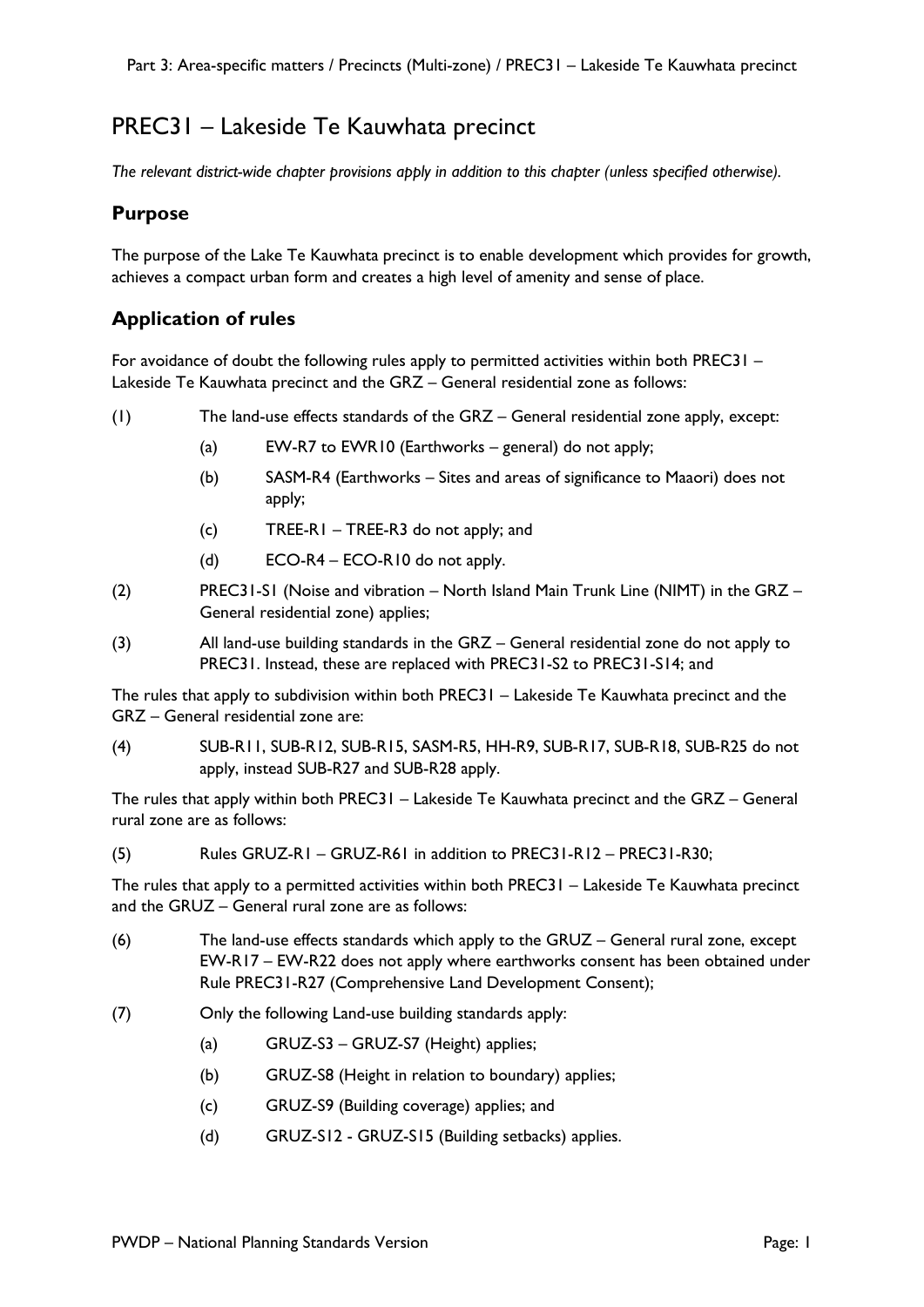The rules that apply within both PREC31 – Lakeside Te Kauwhata precinct and the LCZ – Local centre zone are as follows:

(8) Rules LCZ-R1 – LCZ-R16 in addition to PREC31-R31;

The rules that apply to a permitted activities within both PREC31 – Lakeside Te Kauwhata precinct and the GRUZ – General rural zone are as follows:

- (9) The land-use effects standards which apply to the LCZ Local centre zone, except EW-R28 – EW-R33 does not apply where earthworks consent has been obtained under Rule PREC31-R31 (Comprehensive Land Development Consent);
- (10) The land-use building standards of the LCZ Local centre zone apply, except
	- (a) LCZ-S5 (Height in relation to boundary) does not apply and PREC31-S15 applies instead.
	- (b) LCZ-S6 LCZ-S7 (Building setbacks) does not apply and PREC31-S17 applies instead.
- (11) SUB-R91 applies in addition to Rules SUB-R84 SUB-R90 (Subdivision) for subdivision within PREC31 – Lakeside Te Kauwhata precinct and the LCZ – Local centre zone.

## **Precincts plans**



**Figure 26 – Plan 1 Lakeside Precinct Plan: Precinct Areas (previously referred to as Lakeside Precinct Plan 16.5.1(3)(a))**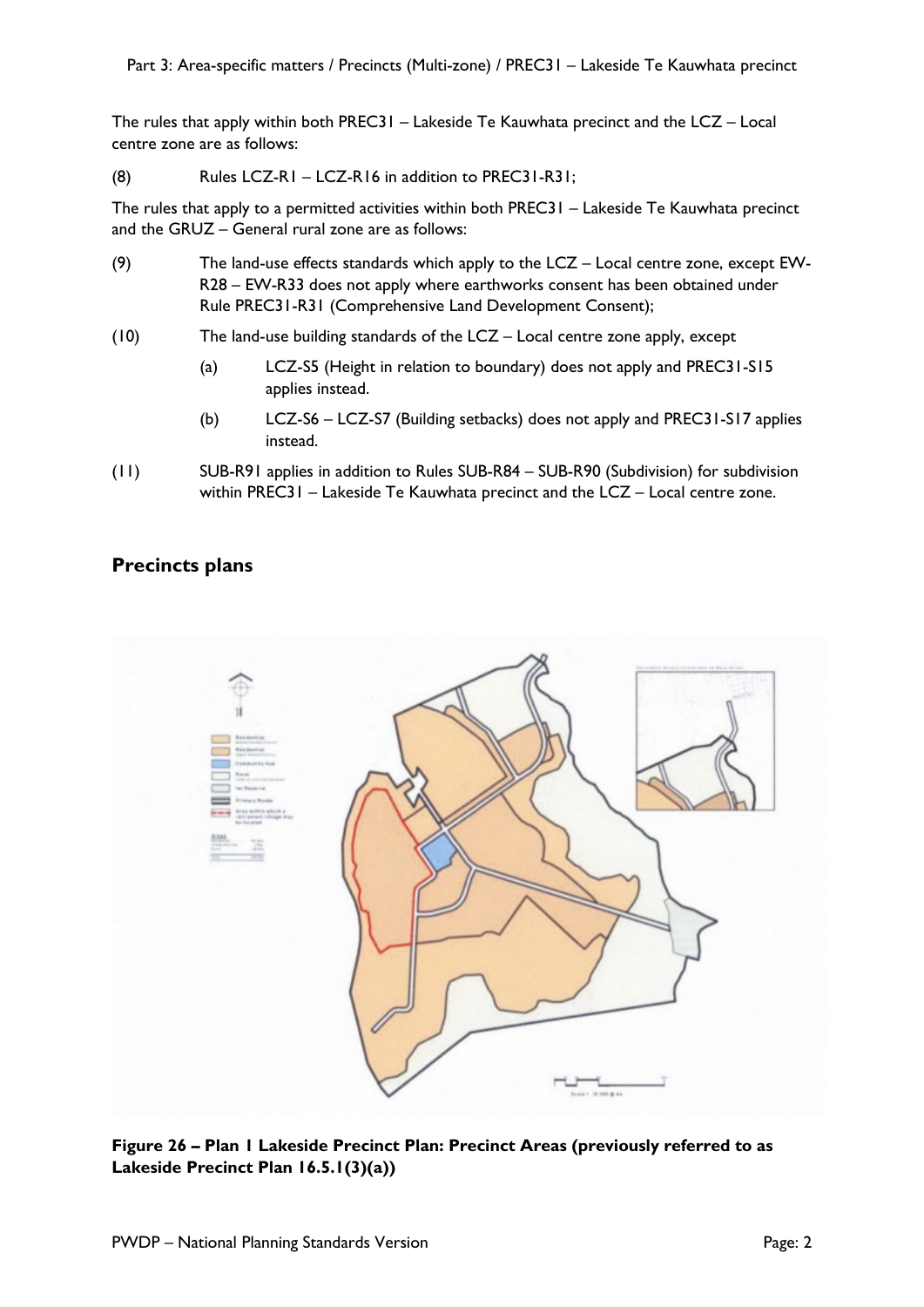

**Figure 27 – Plan 2 Lakeside Precinct Plan: Public Transport, Primary Road Network and Walkways/cycleways (previously referred to as Lakeside Precinct Plan 16.5.1(3)(b))** 



**Figure 28 – Plan 3 Lakeside Precinct Plan: Overlays and Open Space (previously referred to as Lakeside Precinct Plan 16.5.1(3)(c))**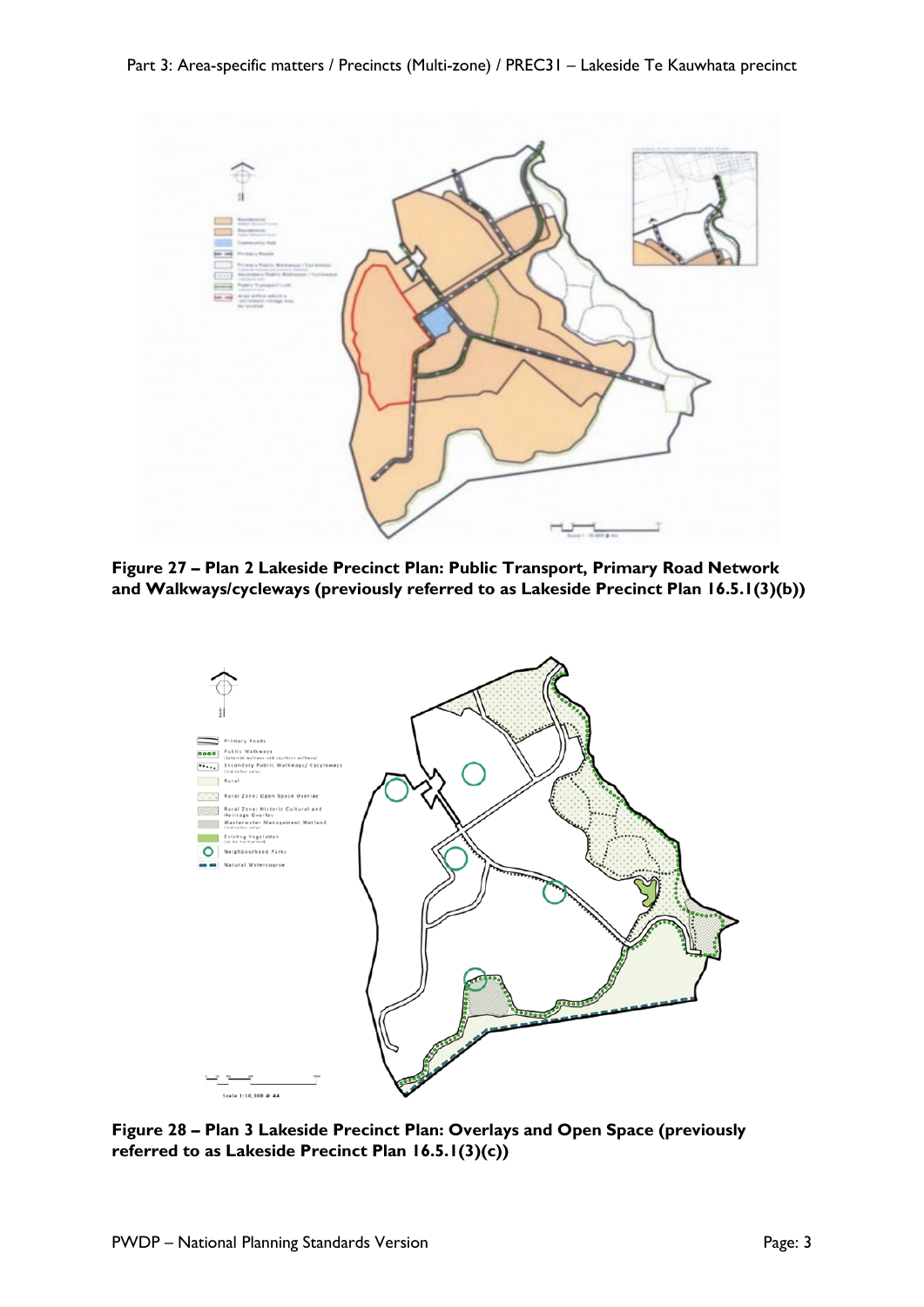# **Rules**

In addition to the activity-specific standards listed below, permitted activities must also comply with all relevant Land-use effects standards and Land-use building standards in this chapter, as well as the standards in Part 2 / District-wide matters / General district-wide matters (unless specified otherwise).

*Land use – activities in the GRZ – General residential zone*

| PREC31-RI                           | Any activity listed in Rule PREC31-R2 (Residential activity), PREC31-P3 (Retirement                                                                                                                                                                                                                                    |                                                                                      |
|-------------------------------------|------------------------------------------------------------------------------------------------------------------------------------------------------------------------------------------------------------------------------------------------------------------------------------------------------------------------|--------------------------------------------------------------------------------------|
|                                     | village) or PREC31-R4 (Community activity) below in the GRZ - General residential                                                                                                                                                                                                                                      |                                                                                      |
|                                     | zone                                                                                                                                                                                                                                                                                                                   |                                                                                      |
| (I) Activity status: PER            |                                                                                                                                                                                                                                                                                                                        | (2) Activity status where compliance not                                             |
| <b>Activity specific standards:</b> |                                                                                                                                                                                                                                                                                                                        | achieved: DIS                                                                        |
|                                     | (a) Secondary Access Control:                                                                                                                                                                                                                                                                                          |                                                                                      |
|                                     | (i) A secondary road access into the Lakeside<br>Precinct Plan Area (as shown on Lakeside<br>Precinct Plan in Figure 27) must be opened<br>for traffic before the number of residential<br>units including independent living units<br>within a retirement village, in the Lakeside<br>Precinct Plan Area exceeds 400. |                                                                                      |
|                                     | (ii) For the purpose of this rule, exceedance<br>of 400 residential units shall occur at the<br>time of issue of building consent for a<br>residential unit including an independent<br>living unit within a retirement village.                                                                                       |                                                                                      |
| <b>PREC31-R2</b>                    | Residential activity in the GRZ - General residential zone                                                                                                                                                                                                                                                             |                                                                                      |
| (1) Activity status: PER            |                                                                                                                                                                                                                                                                                                                        | (2) Activity status where compliance not                                             |
| <b>Activity specific standards:</b> |                                                                                                                                                                                                                                                                                                                        | achieved: DIS                                                                        |
|                                     | (a) Complies with Rule PREC31-R1 $(1)(a)(i)$ and                                                                                                                                                                                                                                                                       |                                                                                      |
|                                     | (ii) (Secondary Access Control).                                                                                                                                                                                                                                                                                       |                                                                                      |
| <b>PREC31-R3</b>                    | - General residential zone                                                                                                                                                                                                                                                                                             | A new retirement village or alterations to an existing retirement village in the GRZ |
| (I) Activity status: PER            |                                                                                                                                                                                                                                                                                                                        | (2) Activity status where compliance not                                             |
| <b>Activity specific standards:</b> |                                                                                                                                                                                                                                                                                                                        | achieved: DIS                                                                        |
| Access Control);                    | (a) Rule PREC31-R1 $(1)(a)(i)$ and $(ii)$ (Secondary                                                                                                                                                                                                                                                                   |                                                                                      |
|                                     | (b) The site or combination of sites where the<br>retirement village is proposed to be located<br>has a minimum net site area of 2ha;                                                                                                                                                                                  |                                                                                      |
|                                     | (c) The site is either serviced by or within 400m<br>walking distance of an existing or future public<br>transport route, or is within the location<br>shown in the Precinct Plan in Figure 27;<br>(d) The site is connected to public water and                                                                       |                                                                                      |
|                                     | wastewater infrastructure;                                                                                                                                                                                                                                                                                             |                                                                                      |
| area and dimensions:                | (e) Minimum outdoor living space or balcony                                                                                                                                                                                                                                                                            |                                                                                      |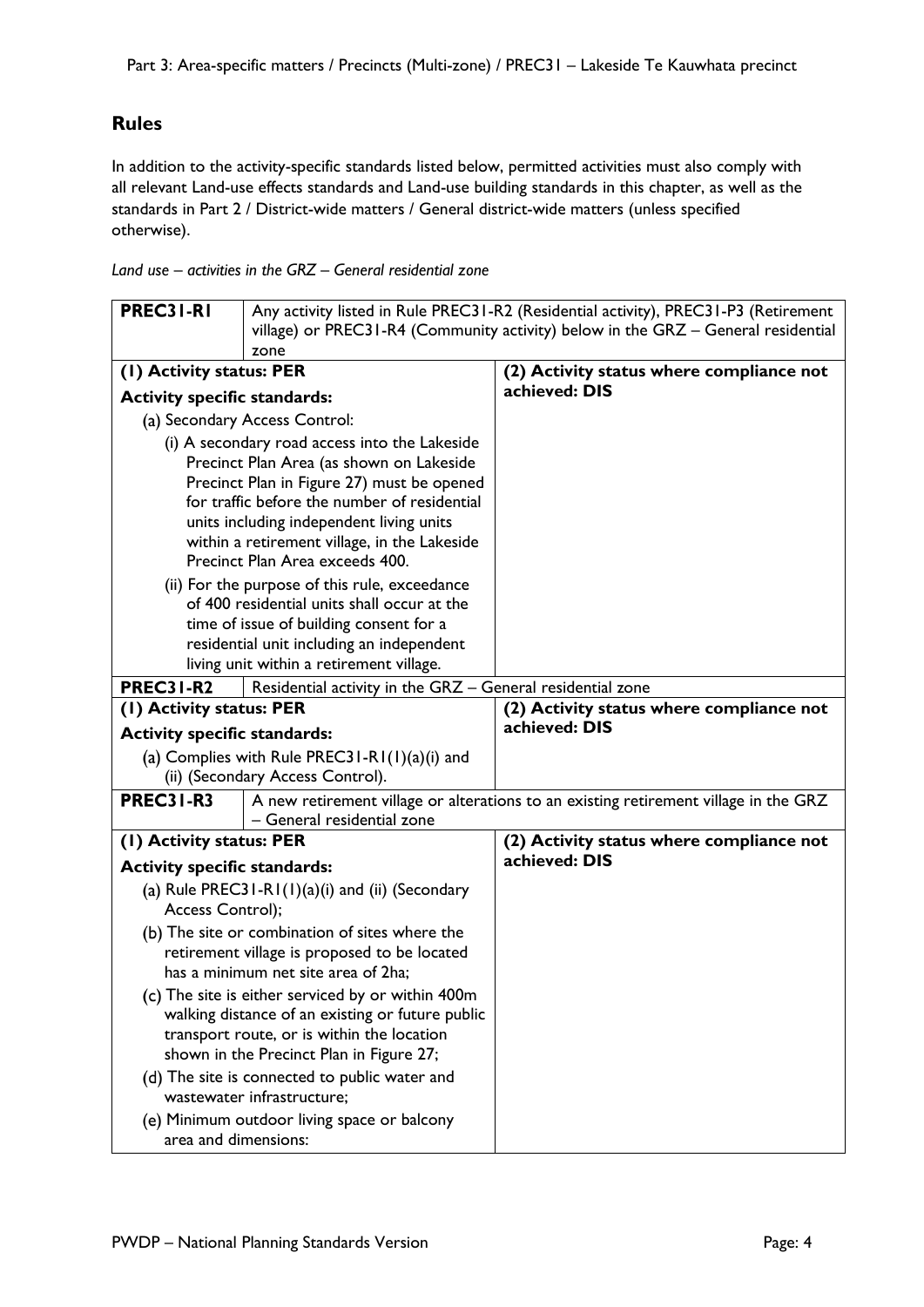| (i) Apartment $-10m^2$ area with minimum<br>dimension horizontal and vertical of 2.5m;                            |                                          |
|-------------------------------------------------------------------------------------------------------------------|------------------------------------------|
| (ii) Studio unit or 1 bedroom unit $-12.5m2$                                                                      |                                          |
| area with minimum dimension horizontal                                                                            |                                          |
| and vertical of 2.5m; or                                                                                          |                                          |
| (iii) 2 or more bedroomed unit $-15m^2$ area<br>with minimum dimension horizontal and                             |                                          |
| vertical of 2.5m;                                                                                                 |                                          |
| (f) Minimum service court is either:                                                                              |                                          |
| (i) Apartment - Communal outdoor space (ie                                                                        |                                          |
| no individual service courts required); or                                                                        |                                          |
| (ii) All other units $-10m^2$ for each unit;                                                                      |                                          |
| (g) Building height, measured from the natural                                                                    |                                          |
| ground level immediately below the structure<br>does not exceed 8m, except for 15% of the                         |                                          |
| total site building coverage, where buildings                                                                     |                                          |
| may be up to 10m high;                                                                                            |                                          |
| (h) The following land use – effects rule for the                                                                 |                                          |
| GRZ - General residential zone do not apply:                                                                      |                                          |
| (i) Rules SIGN-R1, SIGN-R5 - SIGN-R7<br>(Signs);                                                                  |                                          |
| (i) The following rules do not apply:                                                                             |                                          |
| (i) Rule PREC31-S2 (Residential unit);                                                                            |                                          |
| (ii) Rule PREC31-S3 (Building height);                                                                            |                                          |
| (iii) Rules PREC31-S10 or PREC31-S11                                                                              |                                          |
| (Outdoor living space);                                                                                           |                                          |
| (i) The following EIT - Energy, infrastructure and                                                                |                                          |
| transport rules does not apply:                                                                                   |                                          |
| (i) Rule TRAN-R4 (Traffic generation).<br><b>PREC31-R4</b><br>Home business in the GRZ - General residential zone |                                          |
| (1) Activity status: PER                                                                                          | (2) Activity status where compliance not |
| <b>Activity specific standards:</b>                                                                               | achieved: DIS                            |
| (a) It is wholly contained within a building;                                                                     |                                          |
| (i) The storage of materials or machinery                                                                         |                                          |
| associated with the home business are                                                                             |                                          |
| wholly contained within a building;                                                                               |                                          |
| (ii) No more than 2 people who are not<br>permanent residents of the site are                                     |                                          |
| employed at any one time;                                                                                         |                                          |
| (iii) Unloading and loading of vehicles or the                                                                    |                                          |
| receiving of customers or deliveries only                                                                         |                                          |
| occur between 7:30am and 7:00pm on any                                                                            |                                          |
| day;<br>(iv) Machinery may be operated between                                                                    |                                          |
| 7:30am and 9pm on any day.                                                                                        |                                          |
| <b>PREC31-R5</b><br>Home stay in the GRZ - General residential zone                                               |                                          |
| (I) Activity status: PER                                                                                          | (2) Activity status where compliance not |
| <b>Activity specific standards:</b>                                                                               | achieved: DIS                            |
| (a) No more than 4 temporary residents;                                                                           |                                          |
| (b) It is wholly contained within a building;                                                                     |                                          |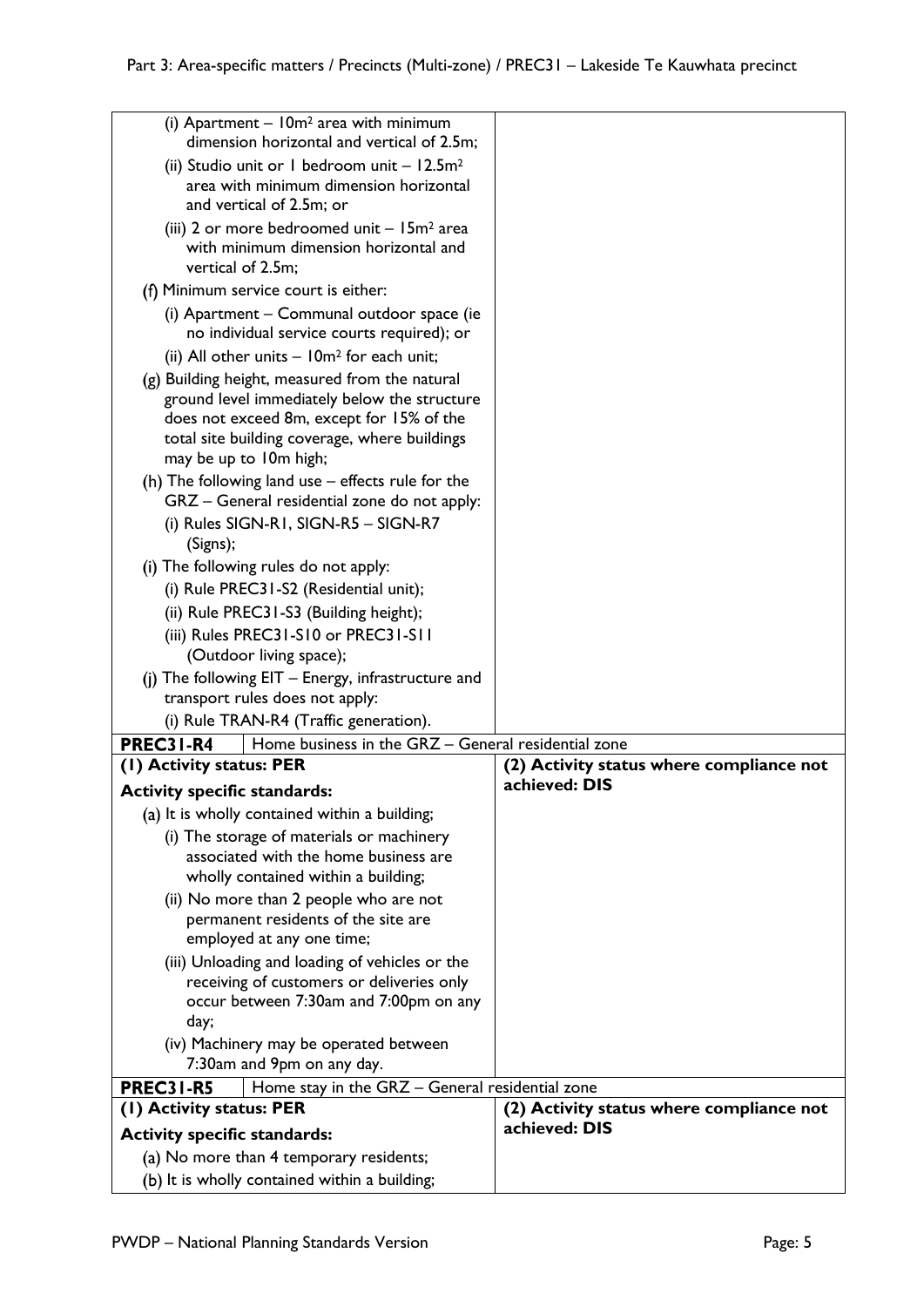| (c) The storage of materials or machinery                                              |                                                                    |
|----------------------------------------------------------------------------------------|--------------------------------------------------------------------|
| associated with the home occupation are                                                |                                                                    |
| wholly contained within a building;                                                    |                                                                    |
| (d) No more than two people who are not                                                |                                                                    |
| permanent residents of the site are employed                                           |                                                                    |
| at any one time.                                                                       |                                                                    |
| <b>PREC31-R6</b><br>Community activity in the GRZ - General residential zone           |                                                                    |
| (1) Activity status: PER                                                               | (2) Activity status where compliance not                           |
|                                                                                        | achieved: DIS                                                      |
| <b>Activity specific standards:</b>                                                    |                                                                    |
| (a) Complies with Rule PREC31-R1 $(1)(a)(i)$ and                                       |                                                                    |
| (ii) Secondary Access Control;                                                         |                                                                    |
| (b) The gross floor area does not exceed                                               |                                                                    |
| 2,000m <sup>2</sup> within the whole of the Te Kauwhata                                |                                                                    |
| Lakeside Precinct Plan Area.                                                           |                                                                    |
| <b>PREC31-R7</b>                                                                       |                                                                    |
| Neighbourhood Park in the GRZ - General residential zone                               |                                                                    |
| (1) Activity status: PER                                                               | (2) Activity status where compliance not<br>achieved: n/a          |
| <b>Activity specific standards:</b>                                                    |                                                                    |
| Nil                                                                                    |                                                                    |
| <b>PREC31-R8</b><br>Grazing and pastoral farming in the GRZ - General residential zone |                                                                    |
| (1) Activity status: PER                                                               | (2) Activity status where compliance not                           |
| <b>Activity specific standards:</b>                                                    | achieved: DIS                                                      |
| (a) The site must be more than 5ha.                                                    |                                                                    |
| <b>PREC31-R9</b><br>Neighbourhood centre in the GRZ - General residential zone         |                                                                    |
| (I) Activity status: PER                                                               | (2) Activity status where compliance not                           |
|                                                                                        | achieved: DIS                                                      |
| <b>Activity specific standards:</b>                                                    |                                                                    |
| (a) Must be within an area identified in a Council                                     |                                                                    |
| approved Structure Plan or Master Plan.                                                |                                                                    |
| <b>PREC31-R10</b>                                                                      | Comprehensive land development consent (CLDC) in the GRZ - General |
| residential zone                                                                       |                                                                    |
| (I) Activity status: RDIS                                                              | (2) Activity status: DIS                                           |
| <b>Activity specific standards:</b>                                                    | <b>Where:</b>                                                      |
| (a) A comprehensive land development consent                                           | (a) A CLDC that does not comply with Rule                          |
|                                                                                        | PREC31-R10(1) and meets all of the                                 |
| (CLDC) that meets all of the following<br>standards:                                   |                                                                    |
|                                                                                        | following standards and standards                                  |
| (i) is in accordance with the Te Kauwhata                                              | PREC31-R10(1)(b) and (c) relating to                               |
| Lakeside Precinct Plan in Figure 26, the                                               | secondary access and infrastructure:                               |
| roading network, walkways and cycleways                                                | (i) Primary roads are within 50m-100m of                           |
| shown on the Precinct Plan in Figure 27;                                               | the location shown on the Precinct                                 |
| and the open space shown on Precinct                                                   | Plan in Figure 27;                                                 |
| Plan in Figure 28 as set out in the precinct                                           | (ii) Bus route is either on the alignment                          |
| parameters below; and                                                                  | shown on the Precinct Plan in Figure                               |
| (ii) A CLDC is in accordance with the                                                  | 27 or a continuous alignment that                                  |
| Lakeside Precinct Plans identified above if:                                           | achieves the same circulation;                                     |
|                                                                                        |                                                                    |
| (1) Primary roads are within 50m of the                                                | (iii) The external boundary of the high                            |
| location shown on the Precinct Plan in                                                 | density area within the GRZ -                                      |
| Figure 27;                                                                             | General residential zone is within                                 |
| (2) The bus route is either on the                                                     | 10m-20m of the location shown on                                   |
| alignment shown on the Precinct Plan                                                   | the Precinct Plan in Figure 26;                                    |
| in Figure 27or a continuous alignment                                                  | (iv) Indicative walkways/cycle ways are                            |
| that achieves the same circulation;                                                    | within 100m-200m of the location                                   |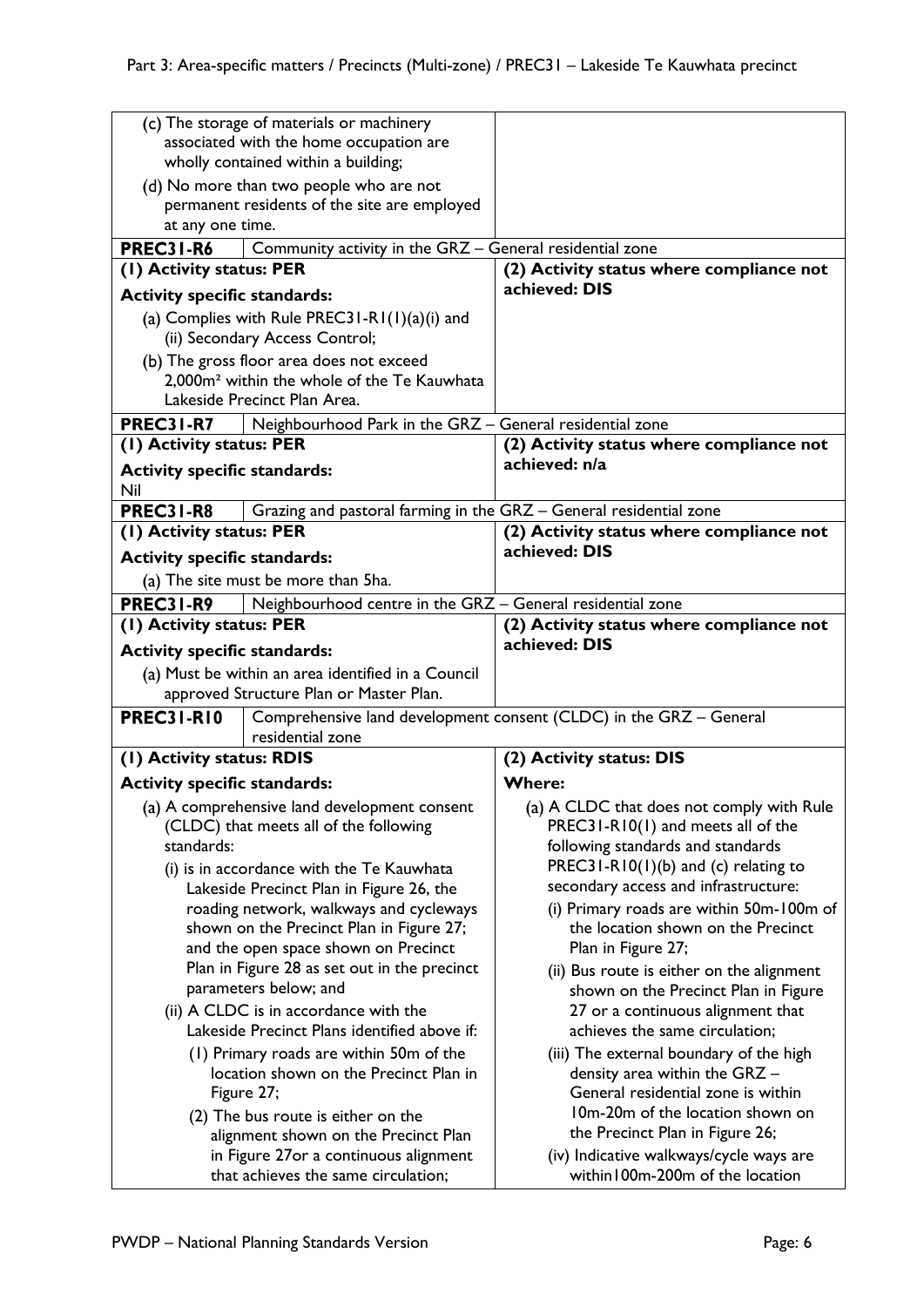- (3) The external boundary of the high density area within the GRZ – General residential zone is within 10m of the location shown on the Precinct Plan in Figure 26;
- (4) Indicative walkways/cycle ways are within 100m of the location shown on the Precinct Plan in Figure 27 provided connections are retained between the Lakeside Walkway and the residential development;
- (5) Lakeside Walkway is within 30m of the location shown on the Precinct Plan in Figure 28;
- (6) Retirement village boundaries are within 50m of the location shown on the Precinct Plan in Figure 26;
- (7) Indicative areas of open space are within 200m of the location shown on the Precinct Plan in Figure 28;
- (b) A secondary road access into the Lakeside Precinct Plan Area (as shown on Lakeside Precinct Plan in Figure 27 must be opened for traffic before the number of residential allotments in the Lakeside Precinct Plan Area exceeds 400 provided that:
	- (i) Each independent living unit in a retirement village shall count as one allotment;
	- (ii) For the purpose of this rule, exceedance of 400 residential allotments shall occur at the time of issue of 224C certificate under the Resource Management Act, and exceedance of independent living unit shall occur at the time of issue of building consent for that unit.
- (c) The following infrastructure requirements are met:
	- (i) Demonstrate that adequate capacity within the water, stormwater and wastewater networks will be available to accommodate the proposed subdivision including all necessary treatment required to meet water quality, quantity and disposal requirements; and
	- (ii) Any wastewater disposal into Lake Waikare shall be from a new membrane bioreactor treatment plant (or plant of equal or better functionality), provided that wastewater disposal from up to 400 residential allotments may be connected to the existing Te Kauwhata wastewater treatment plant on a temporary basis until a long-term wastewater disposal system is

shown on the Precinct Plan in Figure 28 provided connections are retained between the Lakeside Walkway and the residential development;

- (v) Lakeside Walkway is within 10m-20m of the location shown on the Precinct Plan in Figure 28;
- (vi) Retirement village boundaries are within 50m-100m of the location shown on the Precinct Plan in Figure 26;
- (vii) Indicative areas of open space are within 200-400m of the location shown on the Precinct Plan in Figure 28.
- (viii) The matters over which Council reserves discretion shall be used for assessing discretionary activity applications under this rule.

# **(3) Activity status: NC**

## **Where:**

(a) A CLDC that does not meet the requirements of Rule PREC31-R10(1)(b) and (c) relating to Secondary Road Access Control and/or the Infrastructure Requirements,

# **(4) Activity status: NC**

#### **Where:**

(a) A CLDC that does not meet any of the parameters for a discretionary activity outlined in Rule PREC31-R10(2)(a)(i) to (vii) is a non-complying activity.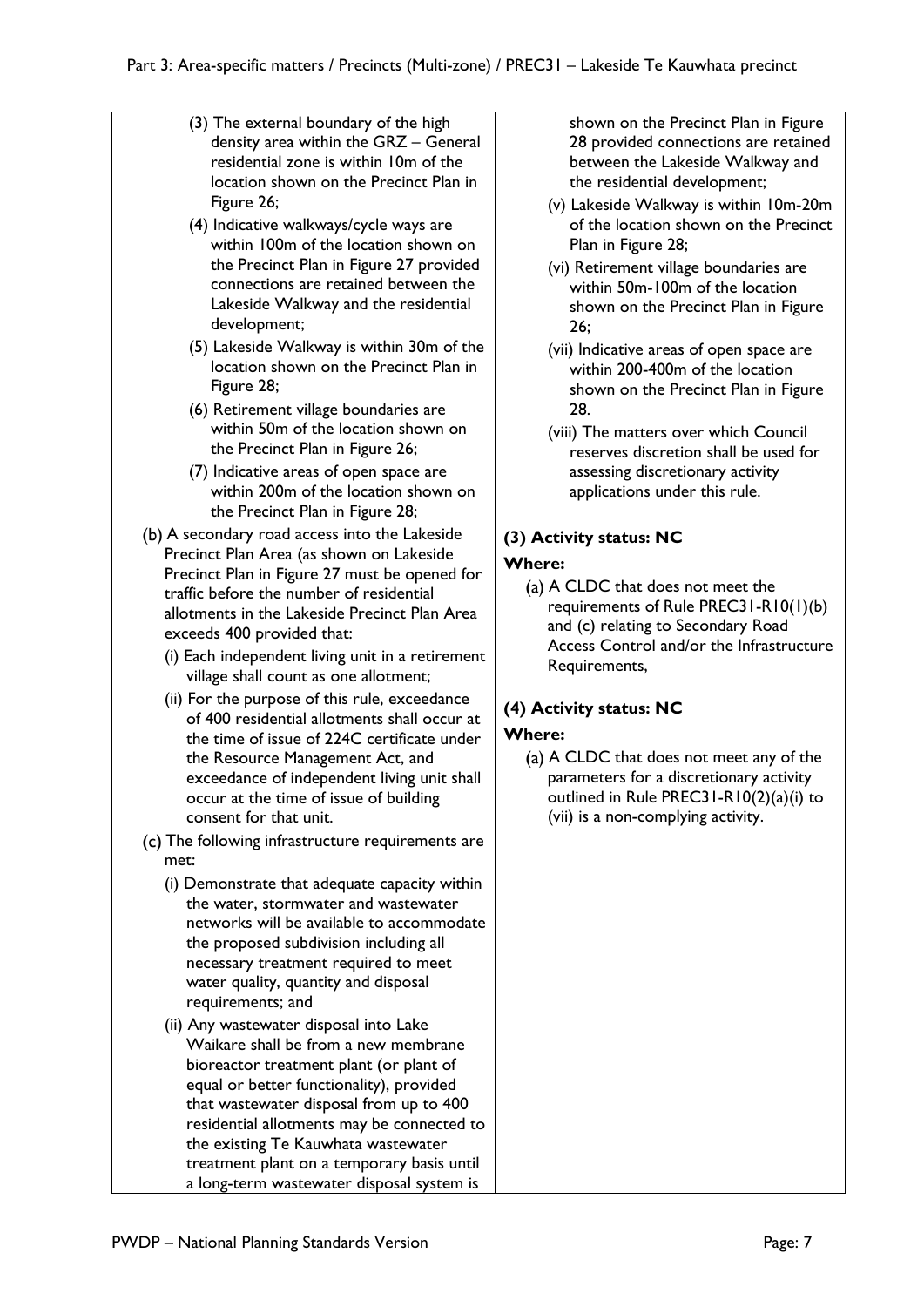| implemented. Where a retirement village                                                        |  |
|------------------------------------------------------------------------------------------------|--|
| is included as part of the first 400<br>residential allotments, then each                      |  |
| independent living unit shall count as one                                                     |  |
| allotment; and                                                                                 |  |
| (iii) Every allotment other than a utility                                                     |  |
| allotment, access allotment or open space                                                      |  |
| allotment, must be able to demonstrate                                                         |  |
| how it will connect to a reticulated water                                                     |  |
| supply, and wastewater network that has<br>adequate capacity as per infrastructure             |  |
| standard (i) above; and                                                                        |  |
| (iv) Every allotment other than a utility                                                      |  |
| allotment, access allotment or open space                                                      |  |
| allotment, must be able to demonstrate                                                         |  |
| how it will provide land drainage and                                                          |  |
| stormwater disposal either through a                                                           |  |
| reticulated network or in accordance with<br>the EIT - Energy, infrastructure and              |  |
| transport section; and                                                                         |  |
| (v) Prior to the issue of any building consent                                                 |  |
| for a residential unit or retirement village,                                                  |  |
| the infrastructure requirements detailed in                                                    |  |
| (c)(i)(iii) above shall be implemented and                                                     |  |
| operational.                                                                                   |  |
| (d) A CLDC can relate to the entire Te<br>Kauwhata Lakeside Precinct Plan Area, or may         |  |
| be for an individual stage or stages, provided                                                 |  |
| that an individual stage must be 5ha or more.                                                  |  |
| (e) Applications for approval of a CLDC as a                                                   |  |
| restricted discretionary activity will be                                                      |  |
| considered without public notification and                                                     |  |
| without the need to serve notice on or obtain<br>the written approval of any affected persons. |  |
| (f) CLDC approval does not constitute                                                          |  |
| authorisation by the Waikato District Council                                                  |  |
| as road controlling authority in terms of                                                      |  |
| Section 357 of the Local Government Act                                                        |  |
| 1974. Written authorisation is required from                                                   |  |
| the Waikato District Council prior to any                                                      |  |
| works commencing that affect public roads.                                                     |  |
| <b>Council's discretion is restricted to the</b>                                               |  |
| following matters:                                                                             |  |
| (a) Consistency with the Te Kauwhata Lakeside                                                  |  |
| Precinct Plans in Figure 26, Figure 27 and in                                                  |  |
| Figure 28;                                                                                     |  |
| (b) Managing the effects of wastewater and                                                     |  |
| stormwater;                                                                                    |  |
| (c) Roading network (including the Te Kauwhata<br>Road level crossing safety) and compliance   |  |
| with a Council approved roading standard;                                                      |  |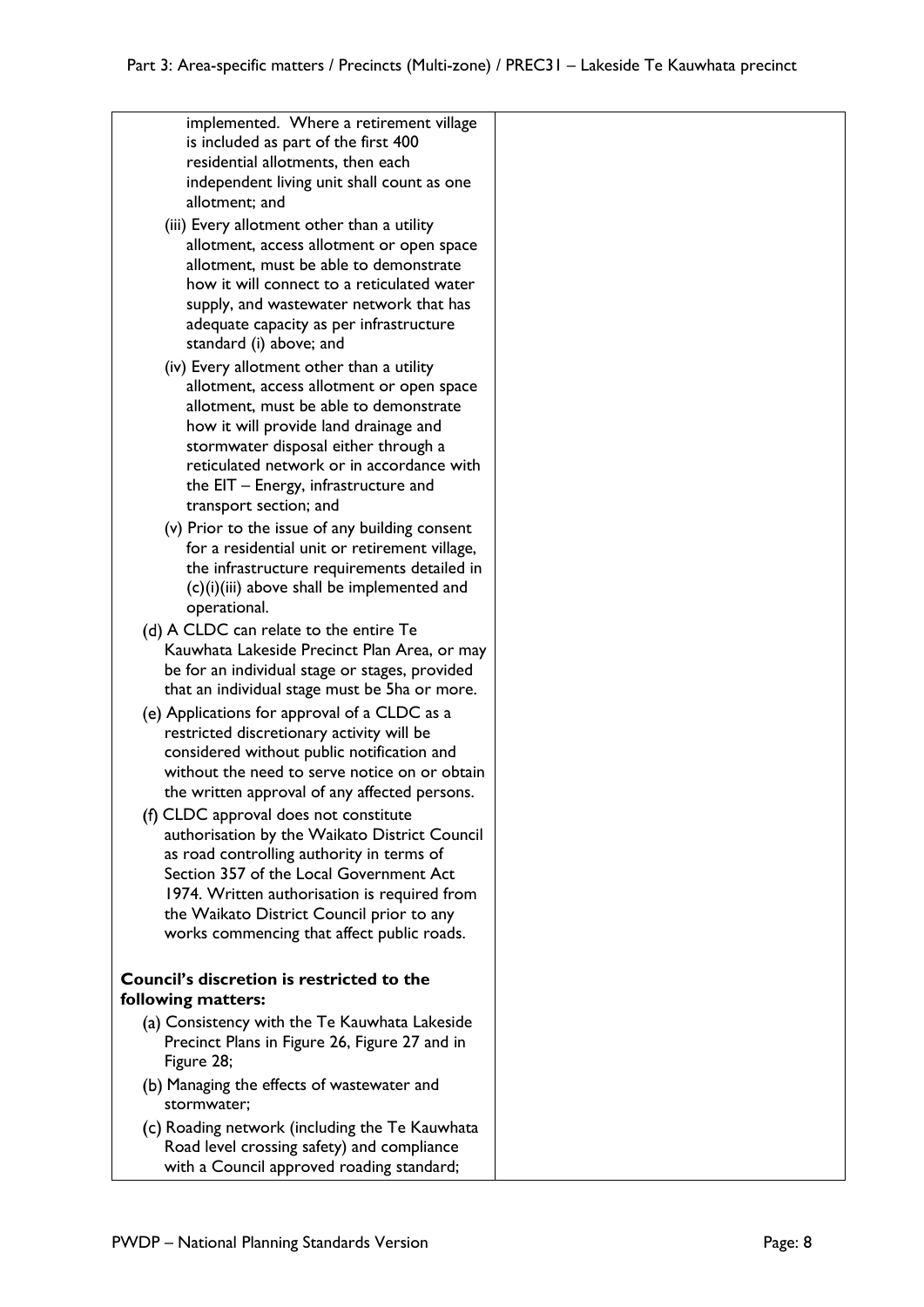| ecological features;    | (d) Protection, restoration or enhancement of                                                         |  |
|-------------------------|-------------------------------------------------------------------------------------------------------|--|
|                         | (e) Provision and location of existing and future<br>utilities and connections;                       |  |
|                         | (f) Location of roads and their connections;                                                          |  |
|                         | (g) Provision for public access to Lake Waikare;                                                      |  |
| Lake Waikare;           | (h) Provision of open space, including linkages<br>between residential areas, open space and          |  |
|                         | (i) Effects of natural hazards (including flooding),<br>geotechnical and land contamination;          |  |
|                         | (i) Provision of the historic lwi overlay area<br>shown on the Precinct Plan in Figure 27.            |  |
| PREC31-R11              | Any activity that is not listed as a permitted, restricted discretionary or<br>discretionary activity |  |
| (1) Activity status: NC |                                                                                                       |  |

## *Land use – effects*

| <b>PREC31-S1</b>                                                                                                  | Noise and vibration - North Island Main Trunk Line (NIMT) in the GRZ - General |                                                                                                                                                                                                                                                                                                                                                                                                                                                                                                                                                                                                                     |                                                                                                                                                                                                                                                                                                                                                                                                                                                                                                                             |
|-------------------------------------------------------------------------------------------------------------------|--------------------------------------------------------------------------------|---------------------------------------------------------------------------------------------------------------------------------------------------------------------------------------------------------------------------------------------------------------------------------------------------------------------------------------------------------------------------------------------------------------------------------------------------------------------------------------------------------------------------------------------------------------------------------------------------------------------|-----------------------------------------------------------------------------------------------------------------------------------------------------------------------------------------------------------------------------------------------------------------------------------------------------------------------------------------------------------------------------------------------------------------------------------------------------------------------------------------------------------------------------|
|                                                                                                                   | residential zone                                                               |                                                                                                                                                                                                                                                                                                                                                                                                                                                                                                                                                                                                                     |                                                                                                                                                                                                                                                                                                                                                                                                                                                                                                                             |
| (1) Activity status: PER                                                                                          |                                                                                | (2) Activity status: RDIS                                                                                                                                                                                                                                                                                                                                                                                                                                                                                                                                                                                           |                                                                                                                                                                                                                                                                                                                                                                                                                                                                                                                             |
| <b>Activity-specific standards:</b>                                                                               |                                                                                |                                                                                                                                                                                                                                                                                                                                                                                                                                                                                                                                                                                                                     | <b>Where:</b>                                                                                                                                                                                                                                                                                                                                                                                                                                                                                                               |
|                                                                                                                   | adjoins the NIMT, or<br>doors and windows closed.                              | (a) Construction or alteration of a building must<br>comply with the following standards:<br>(i) a non-habitable accessory building or<br>attached non-habitable garage and is set<br>back at least 5m from any boundary which<br>(ii) a building other than that specified in (a)<br>above and is set back at least 10m from<br>any boundary which adjoins the NIMT and.<br>(iii) If located within 100m of the centreline of<br>the nearest rail track within the NIMT and<br>is designed and constructed to ensure that<br>the following internal design noise limits<br>shall not be exceeded with all external | (a) Construction or alteration of a building<br>that does not comply with Rule PREC31-<br>$SI(1)$ .<br>(b) Any restricted discretionary activity will<br>be limited notified to the operator of the<br>rail network (currently KiwiRail).<br>Council's discretion is restricted to the<br>following matters:<br>(c) reverse sensitivity issues related to<br>NIMT:<br>(d) Noise-sensitive activities within 100m of<br>a rail track:<br>(i) The degree of noise attenuation<br>achieved at the noise-sensitive<br>activity; |
| <b>Receiving</b><br><b>Environment</b>                                                                            |                                                                                | LAeq, I hour                                                                                                                                                                                                                                                                                                                                                                                                                                                                                                                                                                                                        | (ii) The effects of reverse sensitivity on<br>the operation of the rail network, and                                                                                                                                                                                                                                                                                                                                                                                                                                        |
| Residential - bedrooms                                                                                            |                                                                                | 35dB                                                                                                                                                                                                                                                                                                                                                                                                                                                                                                                                                                                                                | the ability and suitability of mitigation<br>measures to enable the continued and                                                                                                                                                                                                                                                                                                                                                                                                                                           |
| Residential - other<br>habitable spaces                                                                           |                                                                                | 40 dB                                                                                                                                                                                                                                                                                                                                                                                                                                                                                                                                                                                                               | uninterrupted operation of the rail<br>network;                                                                                                                                                                                                                                                                                                                                                                                                                                                                             |
| Teaching spaces                                                                                                   |                                                                                | 40 dB                                                                                                                                                                                                                                                                                                                                                                                                                                                                                                                                                                                                               | (iii) A reverse sensitivity covenant.                                                                                                                                                                                                                                                                                                                                                                                                                                                                                       |
| comply with satisfactory sound levels Care<br>equivalent) e.g. Hospital and Dementia,<br><b>Commercial Spaces</b> |                                                                                | All other sensitive activity building spaces to<br>Spaces AS/NZS 2107:2000 (nearest specified                                                                                                                                                                                                                                                                                                                                                                                                                                                                                                                       | (e) Vibration sensitive activities within 40m<br>of a rail track:<br>(i) The size, nature and location of the<br>building on the site;                                                                                                                                                                                                                                                                                                                                                                                      |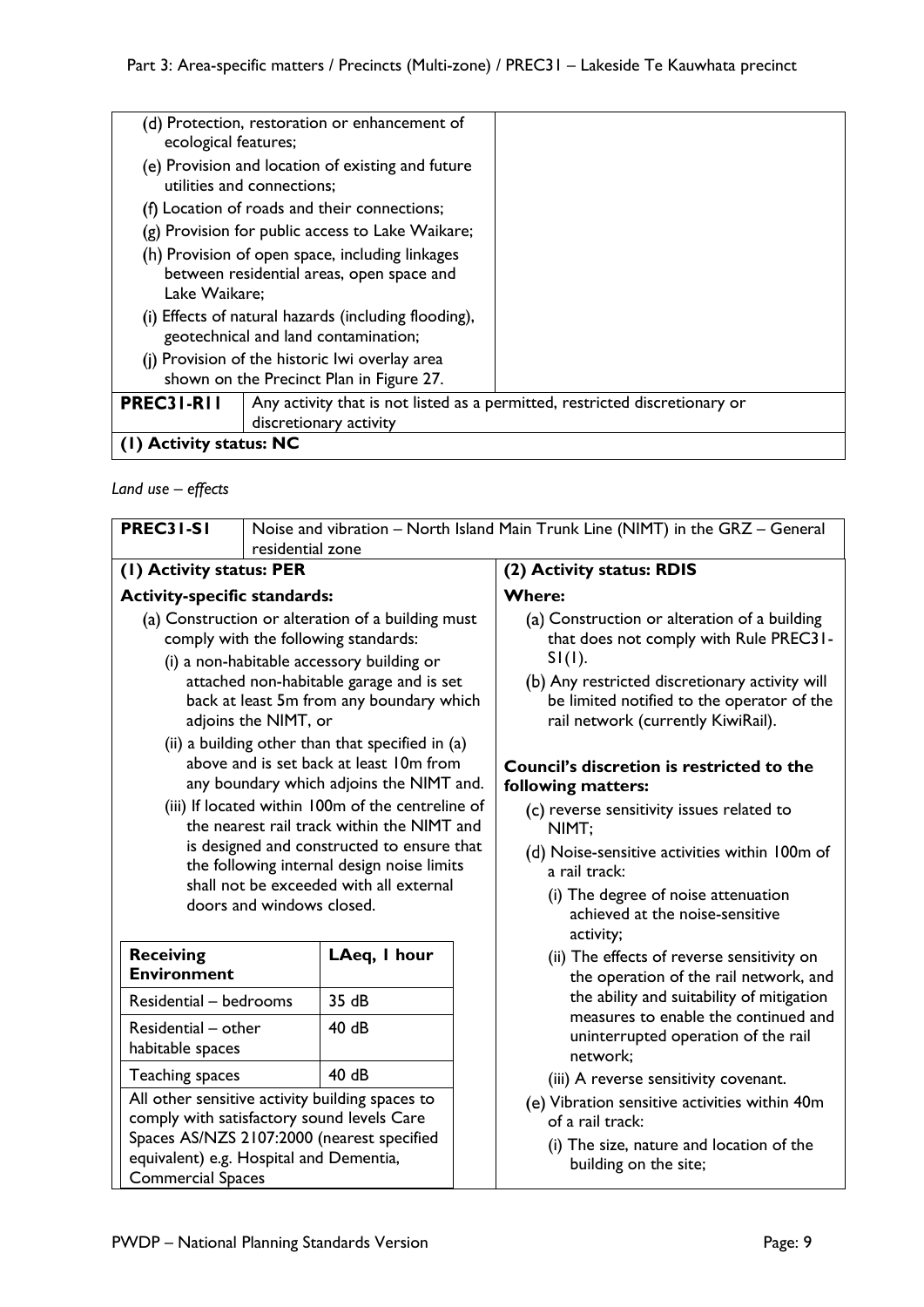- (iv) For the purpose of this rule, the noise levels generated by rail operations on the NIMT shall be as determined by a qualified acoustic specialist, using methods consistent with New Zealand Standards, within five years prior to the date of the design certificate referred to at the end of this clause b)
- (v) This rule only applies to habitable rooms, teaching spaces and sensitive activity building spaces identified in the table above where those habitable rooms or spaces fall within or partly within the specified 100m distance.
- (vi) Where it is necessary to have windows closed to achieve the internal acoustic noise limits, an alternative ventilation system shall be provided.
- (vii) The ventilation system installed shall comply with the following:
	- (1) Consist of an air conditioning unit(s) provided that the noise level generated by the unit(s) must not exceed 40dB LAeq(30s) in the largest habitable room (excluding bedrooms) and 35dB LAeq(30s) in all other habitable rooms, when measured 1 metre away from any grille or diffuser; or
	- (2) A system capable of providing at least 15 air changes per hour (ACH) in the largest habitable room (excluding bedrooms) and at least 5 air changes per hour (ACH) in all other habitable rooms;
	- (3) The noise level generated by the system must not exceed 40dB  $L_{Aeq(30s)}$  in the largest habitable room (excluding bedrooms) and 35dB  $L_{Aeq(30s)}$  in all other habitable rooms, when measured 1 metre away from any grille or diffuser;
	- (4) The internal air pressure must be no more than 10 Pa above ambient air pressure due to the mechanical ventilation;
	- (5) Where a high air flow rate setting is provided, the system shall be controllable by the occupants to be able to alter the ventilation rate with
- (ii) Special topographical, building features or ground conditions which will mitigate vibration impacts;
- (iii) Any characteristics of the proposed use which make compliance with the standard unnecessary;
- (iv) A reverse sensitivity covenant.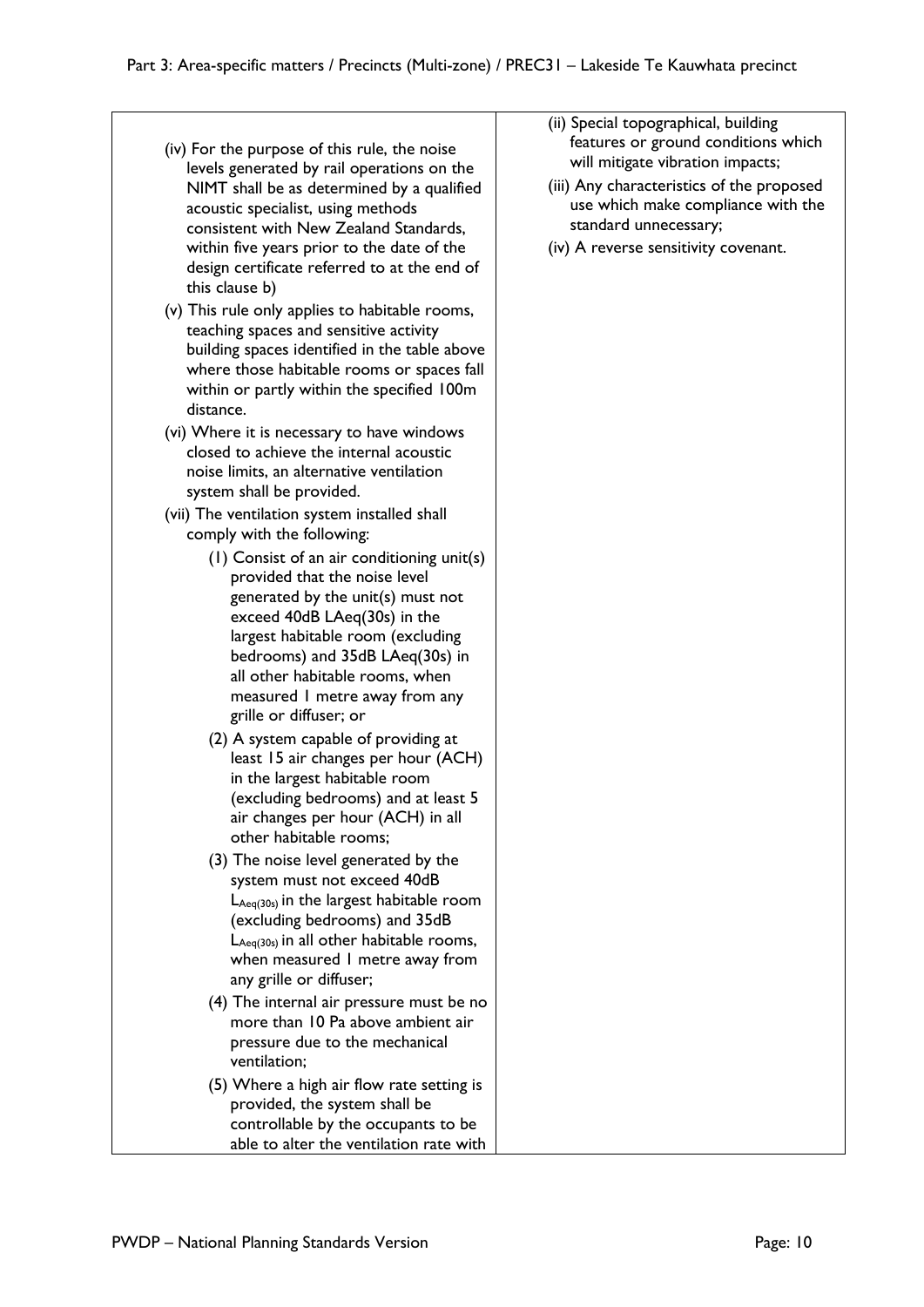| at least three equal progressive                                                              |                            |
|-----------------------------------------------------------------------------------------------|----------------------------|
| stages up to the high setting.                                                                |                            |
| (viii) Compliance with this rule shall be                                                     |                            |
| demonstrated by providing the Council                                                         |                            |
| with a design report and a design<br>certificate prepared by an experienced and               |                            |
| qualified acoustic specialist, at the time of                                                 |                            |
| building consent application; and                                                             |                            |
| (ix) If located within 40m of the centreline of<br>the nearest rail track within the NIMT and |                            |
| is designed and constructed to ensure the                                                     |                            |
| following levels of vibration from trains<br>shall not be exceeded based on the               |                            |
| procedures specified in the Norwegian                                                         |                            |
| Standard NS 8176E: 2nd edition                                                                |                            |
| September 2005 Vibration and Shock<br>Measurement of Vibration in Buildings                   |                            |
| from Land Based Transport and Guidance                                                        |                            |
| to Evaluation of its Effects on Human<br>Beings.                                              |                            |
|                                                                                               |                            |
| <b>Receiving</b>                                                                              | <b>Maximum</b>             |
| <b>Environment</b>                                                                            | weighted<br>velocity, Vw95 |
| Sensitive<br>activities/buildings                                                             | $0.3$ mm/s                 |
|                                                                                               |                            |
|                                                                                               |                            |
| or                                                                                            |                            |
| $(x)$ if located within 20m of the centre line of                                             |                            |
| the nearest rail track within the NIMT is                                                     |                            |
| designed and constructed to ensure that<br>the level of vibration from trains shall not       |                            |
| exceed the criteria set out in the British                                                    |                            |
| Standard BS 7385-2:1993.                                                                      |                            |
| (xi) Compliance with clauses (d) and (e) shall<br>be demonstrated by providing the Council    |                            |
| with a design report and a design                                                             |                            |
| certificate prepared by an experienced and<br>qualified vibration specialist, at the time of  |                            |
| building consent application. Vibration                                                       |                            |
| generated by rail operations on the NIMT<br>shall be as determined by a qualified             |                            |
| vibration specialist, using methods                                                           |                            |
| consistent with New Zealand standards,<br>within five years prior to the date of the          |                            |

*Land use – building*

**PREC31-S2** Residential unit in the GRZ – General residential zone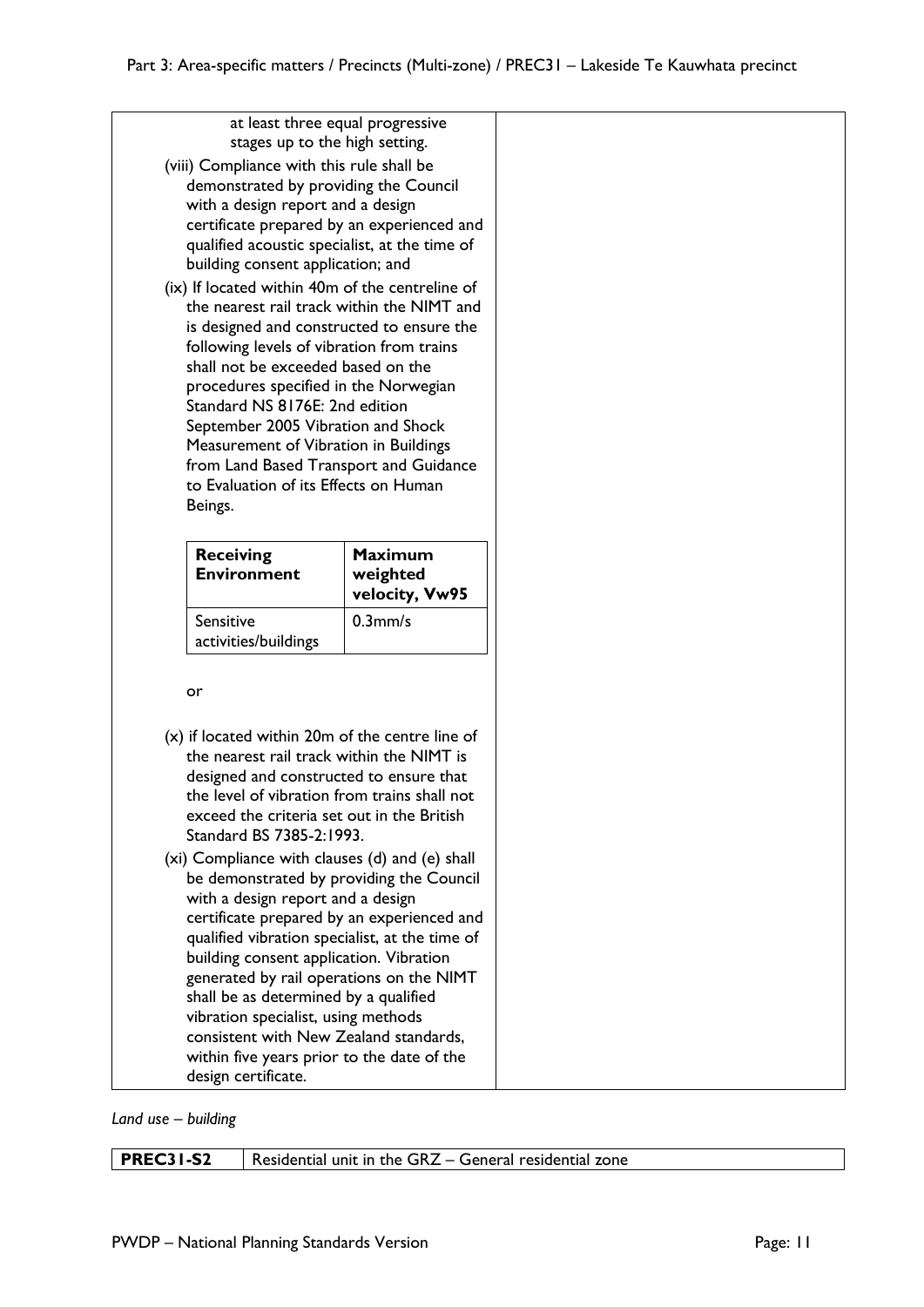| (I) Activity status: PER                                                                                         | (2) Activity status: RDIS                                                                                                                                                                       |
|------------------------------------------------------------------------------------------------------------------|-------------------------------------------------------------------------------------------------------------------------------------------------------------------------------------------------|
| <b>Where:</b>                                                                                                    | <b>Where:</b>                                                                                                                                                                                   |
| (a) One residential unit within a site.                                                                          | (a) Construction of more than one<br>residential unit on land contained in a<br>certificate of title must comply with all of<br>the following standards:<br>(i) Semi-detached or terrace houses |
|                                                                                                                  | meet the following density<br>requirements:                                                                                                                                                     |
|                                                                                                                  | (1) Medium Density Precinct one<br>residential unit per 300m <sup>2</sup> ;                                                                                                                     |
|                                                                                                                  | (2) Higher Density Precinct one<br>residential unit per 225m <sup>2</sup> ; or                                                                                                                  |
|                                                                                                                  | (3) Part of a retirement village.                                                                                                                                                               |
|                                                                                                                  | Council's discretion is restricted to the<br>following matters:                                                                                                                                 |
|                                                                                                                  | (b) Design and location of buildings;                                                                                                                                                           |
|                                                                                                                  | (c) Amenity values of the locality;                                                                                                                                                             |
|                                                                                                                  | (d) Privacy on other sites;                                                                                                                                                                     |
|                                                                                                                  | (a) Matters referred to in Appendix B<br>(Engineering Standards);                                                                                                                               |
|                                                                                                                  | (b) Consistency with the Te Kauwhata<br>Lakeside Precinct Plan in Figure 26,<br>Figure 27, and Figure 28.                                                                                       |
| <b>PREC31-S3</b><br>Height in the GRZ - General residential zone                                                 |                                                                                                                                                                                                 |
| (1) Activity status: PER<br><b>Where:</b>                                                                        | (2) Activity status where compliance not<br>achieved: RDIS                                                                                                                                      |
| (a) The maximum height of any building or                                                                        | The Council's discretion shall be                                                                                                                                                               |
| structure, measured from the natural ground                                                                      | restricted to the following:                                                                                                                                                                    |
| level immediately below the structure must                                                                       | (a) design and location of building;                                                                                                                                                            |
| not exceed 8.0m.                                                                                                 | (b) building dominance effects;                                                                                                                                                                 |
|                                                                                                                  | (c) admission of daylight and sunlight to the<br>site and other sites;                                                                                                                          |
|                                                                                                                  | (d) privacy on other site amenity values of<br>the locality.                                                                                                                                    |
| <b>PREC31-S4</b><br>Building coverage in the GRZ - General residential zone                                      |                                                                                                                                                                                                 |
| (1) Activity status: PER<br><b>Where:</b>                                                                        | (2) Activity status where compliance not<br>achieved: DIS                                                                                                                                       |
| (a) The total building coverage on a site must not                                                               |                                                                                                                                                                                                 |
| exceed 40% in the Medium Density precinct                                                                        |                                                                                                                                                                                                 |
| identified on the Te Kauwhata Lakeside                                                                           |                                                                                                                                                                                                 |
| Precinct Plan in Figure 26.                                                                                      |                                                                                                                                                                                                 |
| (b) PREC31-S4 $(1)(a)$ does not apply:                                                                           |                                                                                                                                                                                                 |
| (i) To a structure that is not a building; or                                                                    |                                                                                                                                                                                                 |
| (ii) Eaves of a building that project less than<br>750mm horizontally from the exterior wall<br>of the building. |                                                                                                                                                                                                 |
| <b>PREC31-S5</b><br>Building coverage in the GRZ - General residential zone                                      |                                                                                                                                                                                                 |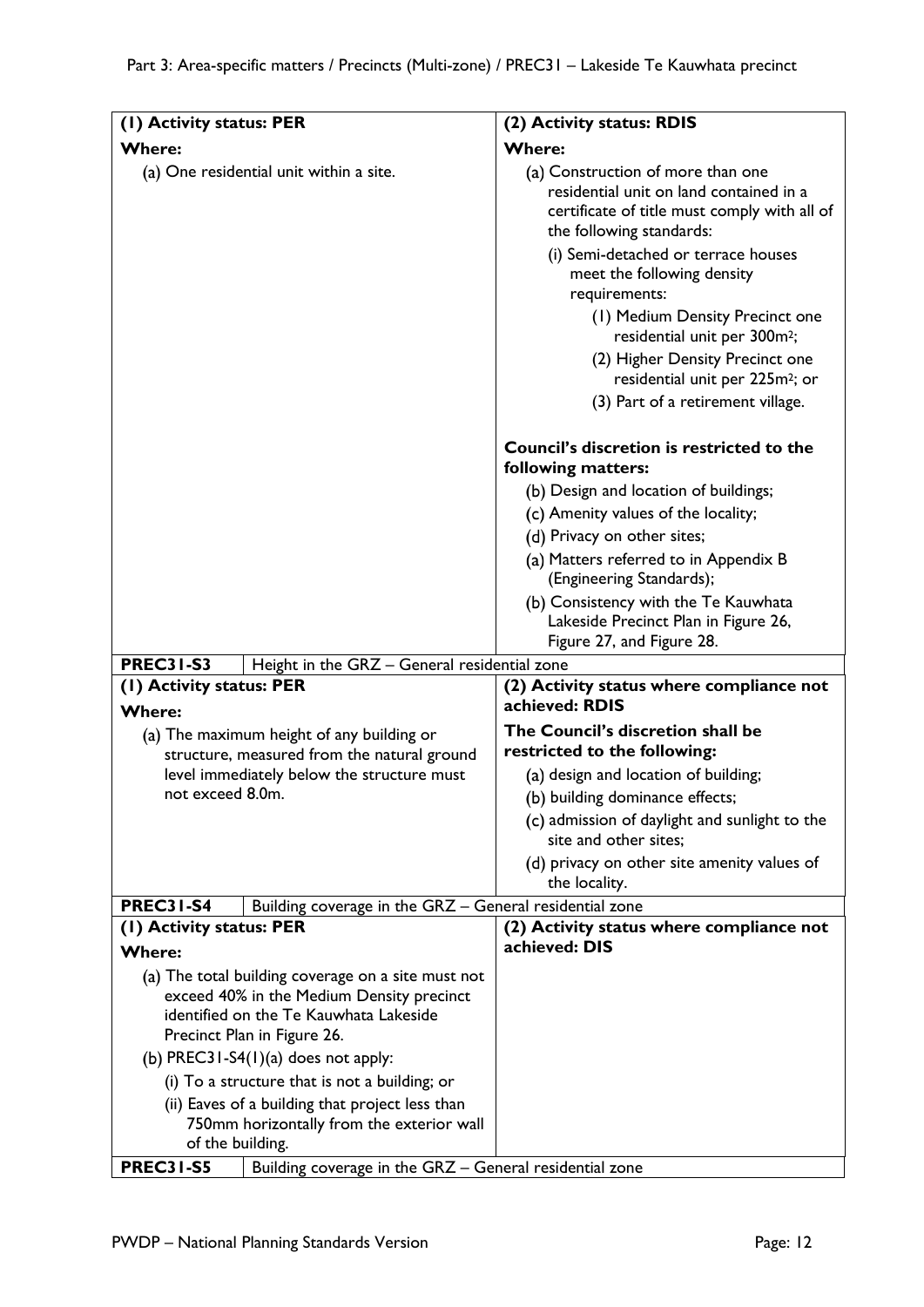| (I) Activity status: PER  |                                                                                             | (2) Activity status where compliance not                   |
|---------------------------|---------------------------------------------------------------------------------------------|------------------------------------------------------------|
| <b>Where:</b>             |                                                                                             | achieved: DIS                                              |
|                           | (a) The total building coverage on a site must not                                          |                                                            |
|                           | exceed 65% in the higher density precinct                                                   |                                                            |
|                           | identified on the Te Kauwhata Lakeside                                                      |                                                            |
|                           | Precinct Plan in Figure 26.                                                                 |                                                            |
|                           | (b) PREC31-S5(1)(a) does not apply:                                                         |                                                            |
|                           | (i) To a structure that is not a building; or                                               |                                                            |
|                           | (ii) Eaves of a building that project less than                                             |                                                            |
|                           | 750mm horizontally from the exterior wall                                                   |                                                            |
| of the building.          |                                                                                             |                                                            |
| <b>PREC31-S6</b>          | Building coverage in the GRZ - General residential zone                                     |                                                            |
| (I) Activity status: RDIS |                                                                                             | (2) Activity status where compliance not                   |
| <b>Where:</b>             |                                                                                             | achieved: DIS                                              |
|                           | (a) Total building coverage on a site that does                                             |                                                            |
|                           | not exceed the maximum building coverage                                                    |                                                            |
|                           | control by more than an additional 10%.                                                     |                                                            |
|                           |                                                                                             |                                                            |
|                           | Council's discretion shall be restricted to the                                             |                                                            |
| following matters:        |                                                                                             |                                                            |
|                           | (b) design and location of building;                                                        |                                                            |
|                           | (c) effect of the scale of the building on adjoining                                        |                                                            |
|                           | sites and the streetscape.                                                                  |                                                            |
| <b>PREC31-S7</b>          | Height in relation to boundary in the GRZ - General residential zone                        |                                                            |
|                           |                                                                                             |                                                            |
| (1) Activity status: PER  |                                                                                             | (2) Activity status where compliance not                   |
| <b>Where:</b>             |                                                                                             | achieved: DIS                                              |
|                           |                                                                                             | <b>Council's discretion is restricted to the</b>           |
|                           | (a) Any building or structure within the Medium<br>Density Precinct identified on the Te    | following matters:                                         |
|                           | Kauwhata Lakeside Precinct Plan in Figure 26                                                | (a) Height of building;                                    |
|                           | shall not protrude through a height control                                                 | (b) Design and location of building;                       |
|                           | plane rising at an angle of 45° commencing at                                               | (c) Admission of daylight and sunlight to the              |
|                           | an elevation of 2.5m above ground level at                                                  | site and other sites;                                      |
|                           | every point of the site boundary, except that                                               | (d) Privacy on other sites;                                |
|                           | this standard does not apply to party walls                                                 | (e) Amenity values of the locality.                        |
|                           | located along site boundaries.                                                              |                                                            |
| <b>PREC31-S8</b>          | Height in relation to boundary in the GRZ - General residential zone                        |                                                            |
| (1) Activity status: PER  |                                                                                             | (2) Activity status where compliance not<br>achieved: RDIS |
| <b>Where:</b>             |                                                                                             |                                                            |
|                           | (a) Any building or structure within the High                                               | Council's discretion is restricted to the                  |
|                           | Density Precinct identified on the Te                                                       | following matters:                                         |
|                           | Kauwhata Lakeside Precinct Plan in Figure 26                                                | (a) Height of building;                                    |
|                           | shall not protrude through a height control                                                 | (b) Design and location of building;                       |
|                           | plane rising at an angle of 45° commencing at<br>an elevation of 3.5m above ground level at | (c) Admission of daylight and sunlight to the              |
|                           | every point of the site boundary within 20m                                                 | site and other sites;                                      |
|                           | of a street frontage, and 2.5m above ground                                                 | (d) Privacy on other sites;                                |
|                           | level at every point on the site boundary                                                   | (e) Amenity values of the locality.                        |
|                           | greater than 20m from the street frontage;                                                  |                                                            |
|                           | except that this standard does not apply to<br>party walls located along site boundaries.   |                                                            |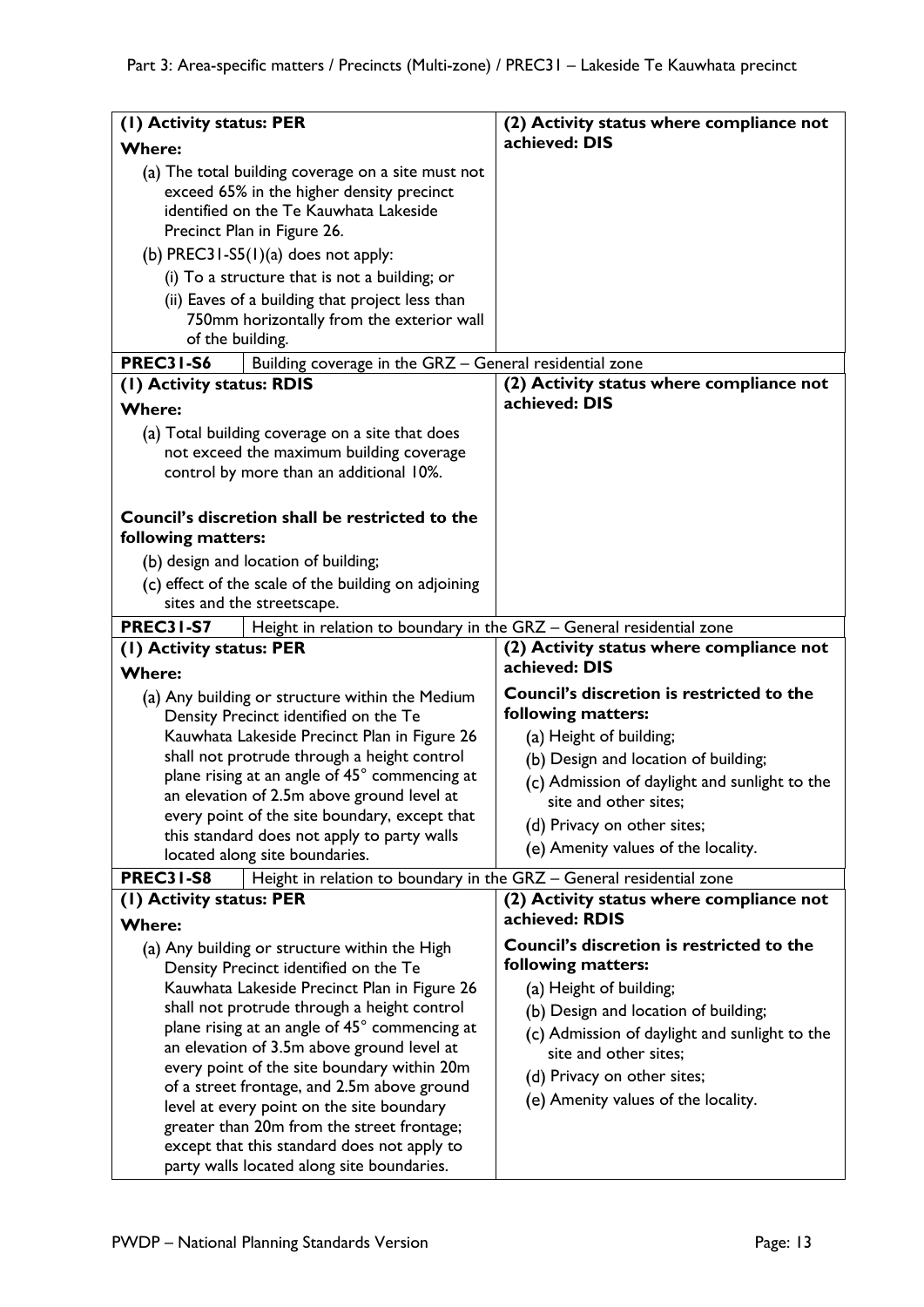| <b>PREC31-S9</b>         | Non-residential building in the GRZ - General residential zone                                      |                                                                       |
|--------------------------|-----------------------------------------------------------------------------------------------------|-----------------------------------------------------------------------|
| (1) Activity status: PER |                                                                                                     | (2) Activity status where compliance not                              |
| <b>Where:</b>            |                                                                                                     | achieved: DIS                                                         |
|                          | (a) A non-residential building provided that the                                                    |                                                                       |
|                          | gross floor area does not exceed 300m <sup>2</sup> .                                                |                                                                       |
| <b>PREC31-S10</b>        | Outdoor living space in the GRZ - General residential zone                                          |                                                                       |
| (1) Activity status: PER |                                                                                                     | (2) Activity status where compliance not                              |
| <b>Where:</b>            |                                                                                                     | achieved: RDIS                                                        |
|                          | (a) An outdoor living space must be provided for                                                    | Council's discretion shall be restricted to                           |
|                          | each residential unit in the Medium Density                                                         | the following matters:                                                |
|                          | Precinct as shown on Te Kauwhata Lakeside                                                           | (a) Outdoor amenity;                                                  |
|                          | Precinct Plan in Figure 26 which meets all of                                                       | (b) Functionality of balcony space;                                   |
|                          | the following standards:                                                                            | (c) Integration of balconies within building                          |
|                          | (i) The outdoor living space is readily                                                             | design;                                                               |
|                          | accessible from a living area of the                                                                | (d) Privacy and overlooking.                                          |
|                          | residential unit; and either                                                                        |                                                                       |
|                          | (ii) On the ground floor the outdoor living                                                         |                                                                       |
|                          | space has a minimum area of 60m <sup>2</sup> capable                                                |                                                                       |
|                          | of containing a circle of 6m diameter, and<br>has a minimum width of 2.5m; or                       |                                                                       |
|                          | (iii) If the residential unit does not have a                                                       |                                                                       |
|                          | habitable room on the ground floor, a                                                               |                                                                       |
|                          | balcony is provided that meets the                                                                  |                                                                       |
| following:               |                                                                                                     |                                                                       |
|                          | $(1)$ has an area of $10m2$ with a diameter                                                         |                                                                       |
|                          | of at least 2.0m for 1 bedroom                                                                      |                                                                       |
|                          | residential unit; or                                                                                |                                                                       |
|                          | (2) has an area of $15m^2$ with a minimum                                                           |                                                                       |
|                          | diameter 2.4m for 2 or more                                                                         |                                                                       |
|                          | bedroom residential unit.                                                                           |                                                                       |
| <b>PREC31-S11</b>        | Outdoor living space in the GRZ - General residential zone                                          |                                                                       |
| (1) Activity status: PER |                                                                                                     | (2) Activity status where compliance not                              |
| <b>W</b> here:           |                                                                                                     | achieved: RDIS                                                        |
|                          | (a) A outdoor living space must be provided for<br>each residential unit in the High Density        | Council's discretion shall be restricted to<br>the following matters: |
|                          | Precinct as shown on Te Kauwhata Lakeside                                                           | (a) Outdoor amenity;                                                  |
|                          | Precinct Plan in Figure 26 which meets either                                                       | (b) Functionality of balcony space;                                   |
|                          | the following standards:                                                                            | (c) Integration of balconies within building                          |
|                          | (i) It complies with the outdoor living space                                                       | design;                                                               |
|                          | rules for the medium density precinct,                                                              | (d) Privacy and overlooking.                                          |
|                          | except that the ground floor outdoor living<br>space must have a minimum area of 50m <sup>2</sup> ; |                                                                       |
| or                       |                                                                                                     |                                                                       |
|                          | (ii) Communal open space is provided and:                                                           |                                                                       |
|                          | (b) The communal open space is accessible from                                                      |                                                                       |
|                          | all residential units subject to this provision,                                                    |                                                                       |
| and                      |                                                                                                     |                                                                       |
|                          | (i) each residential unit has a legal right to use                                                  |                                                                       |
|                          | and enjoy the communal open space, and                                                              |                                                                       |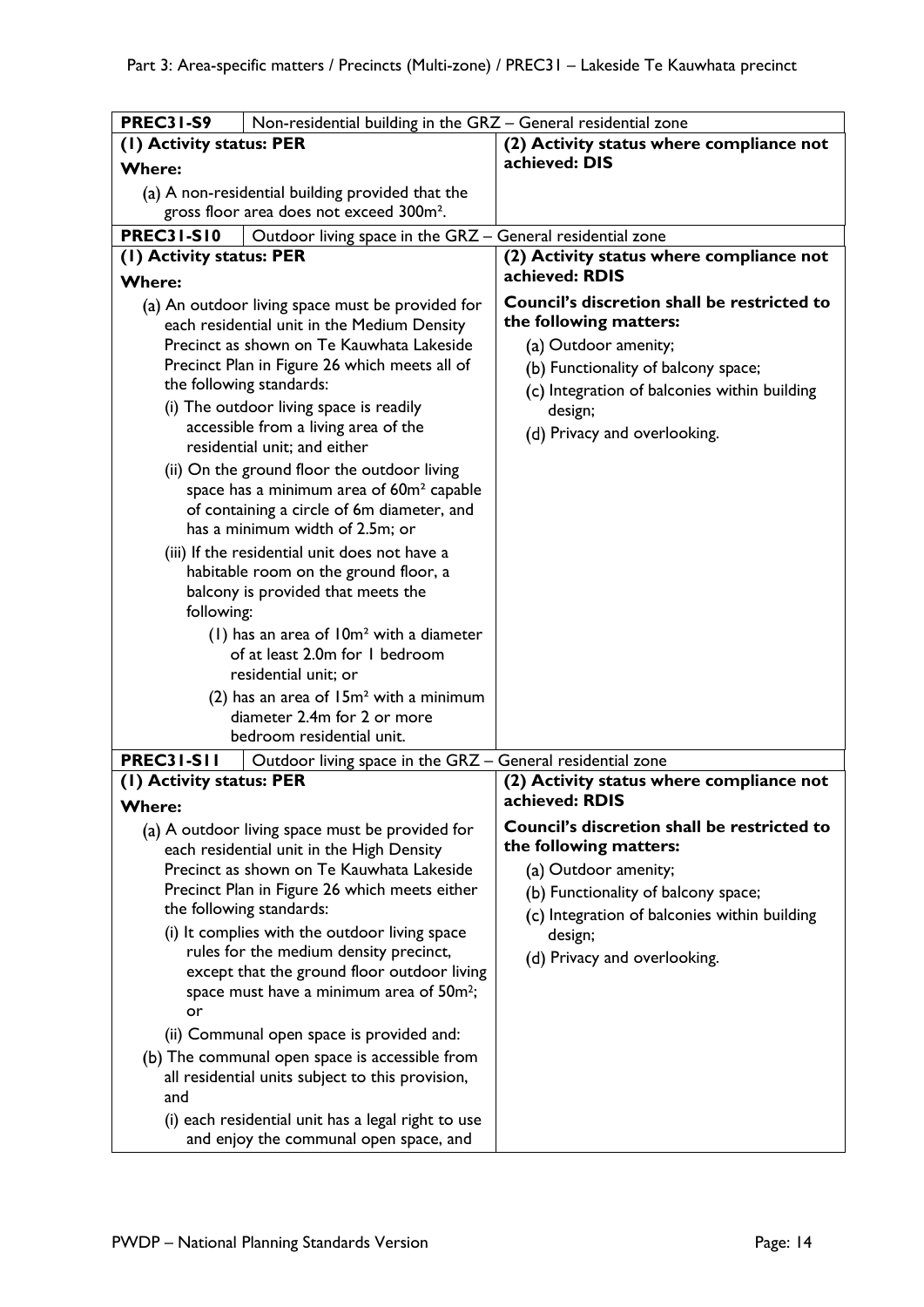| (ii) an on-site private open space is provided<br>where either:                             |                                                                          |
|---------------------------------------------------------------------------------------------|--------------------------------------------------------------------------|
| (1) on the ground floor the outdoor                                                         |                                                                          |
| living space has a minimum area of                                                          |                                                                          |
| 30m <sup>2</sup> capable of containing a circle                                             |                                                                          |
| of 4m diameter, and has a minimum                                                           |                                                                          |
| width of 2.5m; or                                                                           |                                                                          |
| (2) if the residential unit does not have                                                   |                                                                          |
| a habitable room on the ground                                                              |                                                                          |
| floor, a balcony is provided<br>containing at least 10m <sup>2</sup> and a circle           |                                                                          |
| with a diameter of at least 2.0m.                                                           |                                                                          |
| <b>PREC31-S12</b>                                                                           | Building setbacks - All boundaries in the GRZ - General residential zone |
| (1) Activity status: PER                                                                    | (2) Activity status where compliance not                                 |
| <b>Where:</b>                                                                               | achieved: RDIS                                                           |
| (a) A building must be set back a minimum of:                                               | Council's discretion shall be restricted to                              |
| (i) 3m from the road boundary;                                                              | the following matters:                                                   |
| (ii) Im from the side boundary excluding                                                    | (a) Amenity of neighbouring properties                                   |
| duplexes or terrace houses;                                                                 | including shadowing, building dominance                                  |
| (iii) 1.5m from the rear boundary.                                                          | and privacy;                                                             |
| (b) PREC31-S12(1) does not apply to a structure                                             | (b) Streetscape quality;                                                 |
| which is not a building.                                                                    | (c) Road network safety and efficiency.                                  |
| <b>PREC31-S13</b><br>Fences in the GRZ - General residential zone                           |                                                                          |
| (1) Activity status: PER<br><b>Where:</b>                                                   | (2) Activity status where compliance not<br>achieved: RDIS               |
|                                                                                             | Council's discretion shall be restricted to                              |
| (a) Fences and walls between the applicable<br>building setbacks under PREC31-S12 on a site | the following matters:                                                   |
| and any road and road reserve boundaries                                                    | (a) Building materials and design;                                       |
| must comply with all of the following                                                       | (b) Height;                                                              |
| standards:                                                                                  | (c) Effects on amenity; and                                              |
| (i) Be no higher than 1.2m if solid;                                                        | (d) Visibility of public space.                                          |
| (ii) Be no higher than 1.8m if:                                                             |                                                                          |
| (1) Visually permeable for the full 1.8m<br>height of the fence; or                         |                                                                          |
| (2) solid up to 1.2m and visually                                                           |                                                                          |
| permeable between 1.2m and 1.8m.                                                            |                                                                          |
| <b>PREC31-S14</b><br>Overlooking of public spaces in the GRZ - General residential zone     |                                                                          |
|                                                                                             |                                                                          |
| (1) Activity status: PER                                                                    | (2) Activity status where compliance not                                 |
|                                                                                             | achieved: RDIS                                                           |
| <b>Activity-specific standards:</b><br>(a) Any residential unit or independent living unit  | Council's discretion shall be restricted to                              |
| within a retirement village located on a site                                               | the following matters:                                                   |
| which fronts a street or public open space                                                  | (a) Visibility of public open space;                                     |
| must comply with all of the following                                                       | (b) Public safety.                                                       |
| standards:                                                                                  |                                                                          |
| (i) at least one habitable room with glazing                                                |                                                                          |
| overlooks the street or public open space,                                                  |                                                                          |
| and<br>(ii) the area of glazing shall be a minimum of                                       |                                                                          |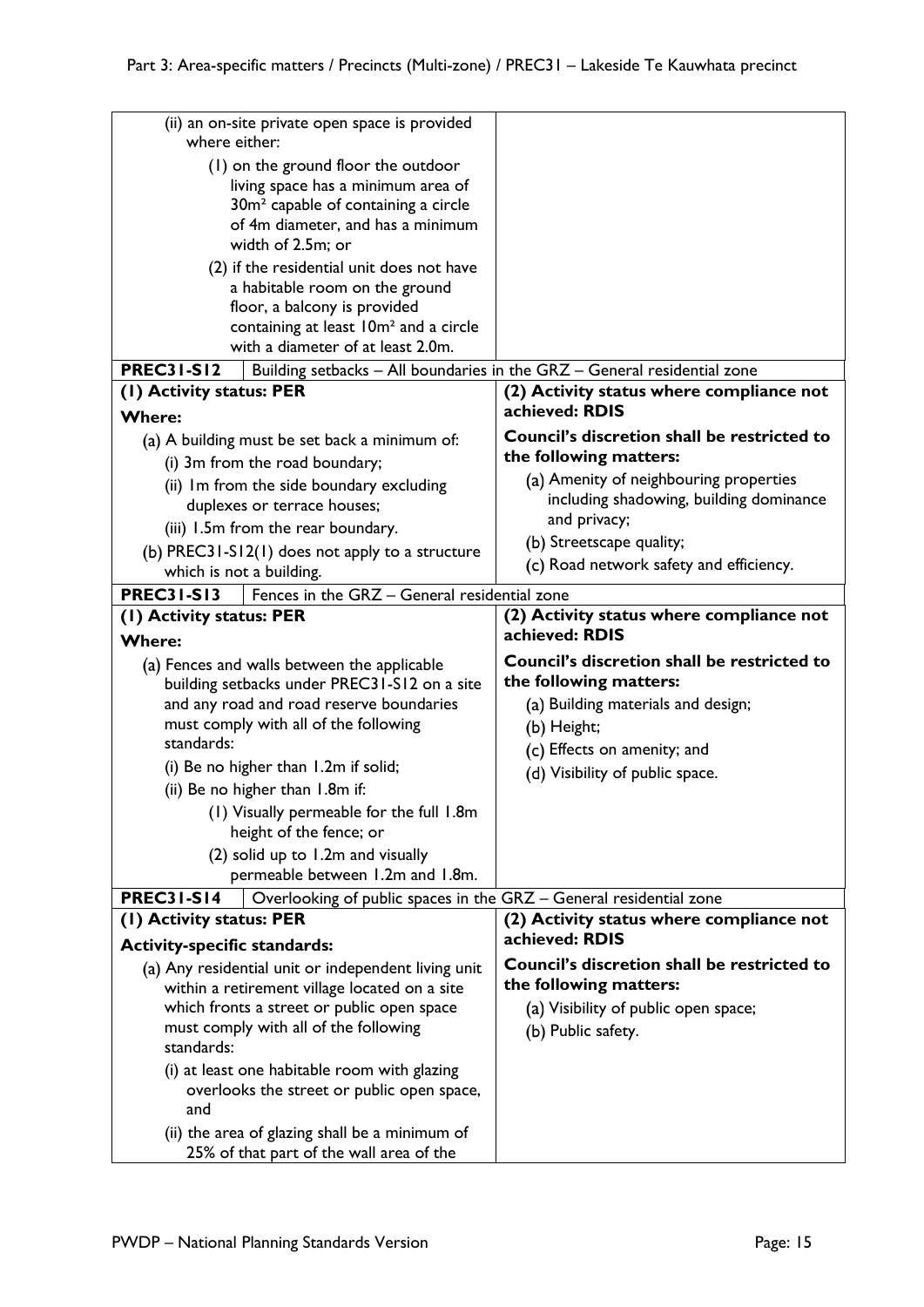# Part 3: Area-specific matters / Precincts (Multi-zone) / PREC31 – Lakeside Te Kauwhata precinct

| habitable room which faces the street or |  |
|------------------------------------------|--|
| public open space.                       |  |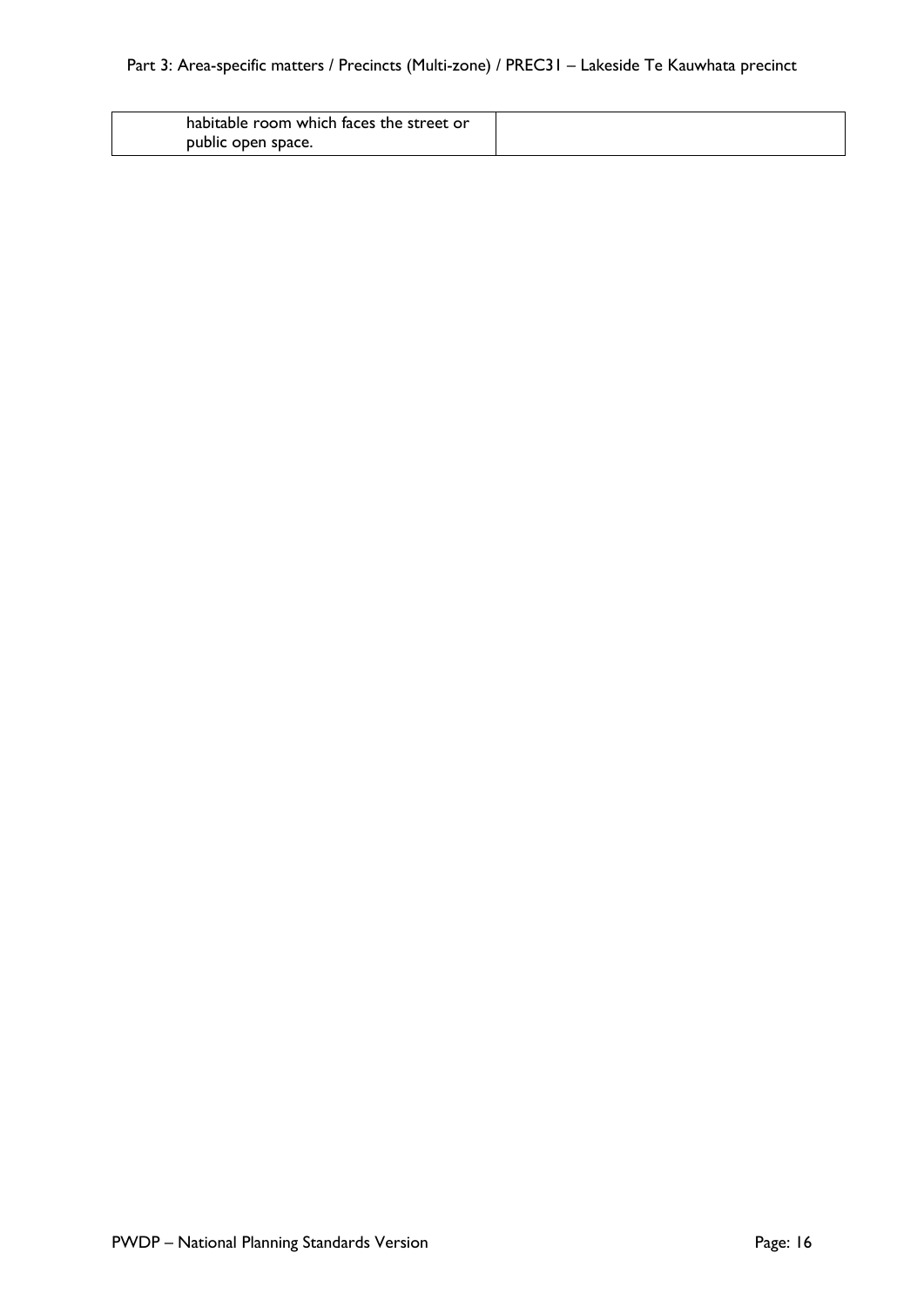Part 3: Area-specific matters / Precincts (Multi-zone) / PREC31 – Lakeside Te Kauwhata precinct



### **Figure 29 – Lakeside Open Space and Lakeside Cultural and Heritage Overlay**

*Land use – activities in the GRUZ – General rural zone*

| <b>PREC31-R12</b>                                 | Pastoral farming in the GRUZ - General rural zone       |                                          |
|---------------------------------------------------|---------------------------------------------------------|------------------------------------------|
| (1) Activity status: PER                          |                                                         | (2) Activity status where compliance not |
| <b>Activity-specific standards:</b>               |                                                         | achieved: DIS                            |
| (a) Is excluded from Lake Waikare and the natural |                                                         |                                          |
| waterway shown on Figure 29.                      |                                                         |                                          |
| <b>PREC31-R13</b>                                 | Produce stall in the GRUZ - General rural zone          |                                          |
| (1) Activity status: PER                          |                                                         | (2) Activity status where compliance not |
| <b>Activity-specific standards:</b>               |                                                         | achieved: n/a                            |
| Nil                                               |                                                         |                                          |
| <b>PREC31-R14</b>                                 | Equestrian centre in the GRUZ - General rural zone      |                                          |
| (1) Activity status: PER                          |                                                         | (2) Activity status where compliance not |
| <b>Activity-specific standards:</b>               |                                                         | achieved: n/a                            |
| Nil                                               |                                                         |                                          |
| <b>PREC31-R15</b>                                 | Horse training centre in the GRUZ - General rural zone  |                                          |
| (I) Activity status: PER                          |                                                         | (2) Activity status where compliance not |
| <b>Activity-specific standards:</b>               |                                                         | achieved: n/a                            |
| Nil                                               |                                                         |                                          |
| <b>PREC31-R16</b>                                 | Walkways and cycleways in the GRUZ - General rural zone |                                          |
| (1) Activity status: PER                          |                                                         | (2) Activity status where compliance not |
| <b>Activity-specific standards:</b>               |                                                         | achieved: n/a                            |
| Nil                                               |                                                         |                                          |
| <b>PREC31-R17</b>                                 | Informal recreation in the GRUZ - General rural zone    |                                          |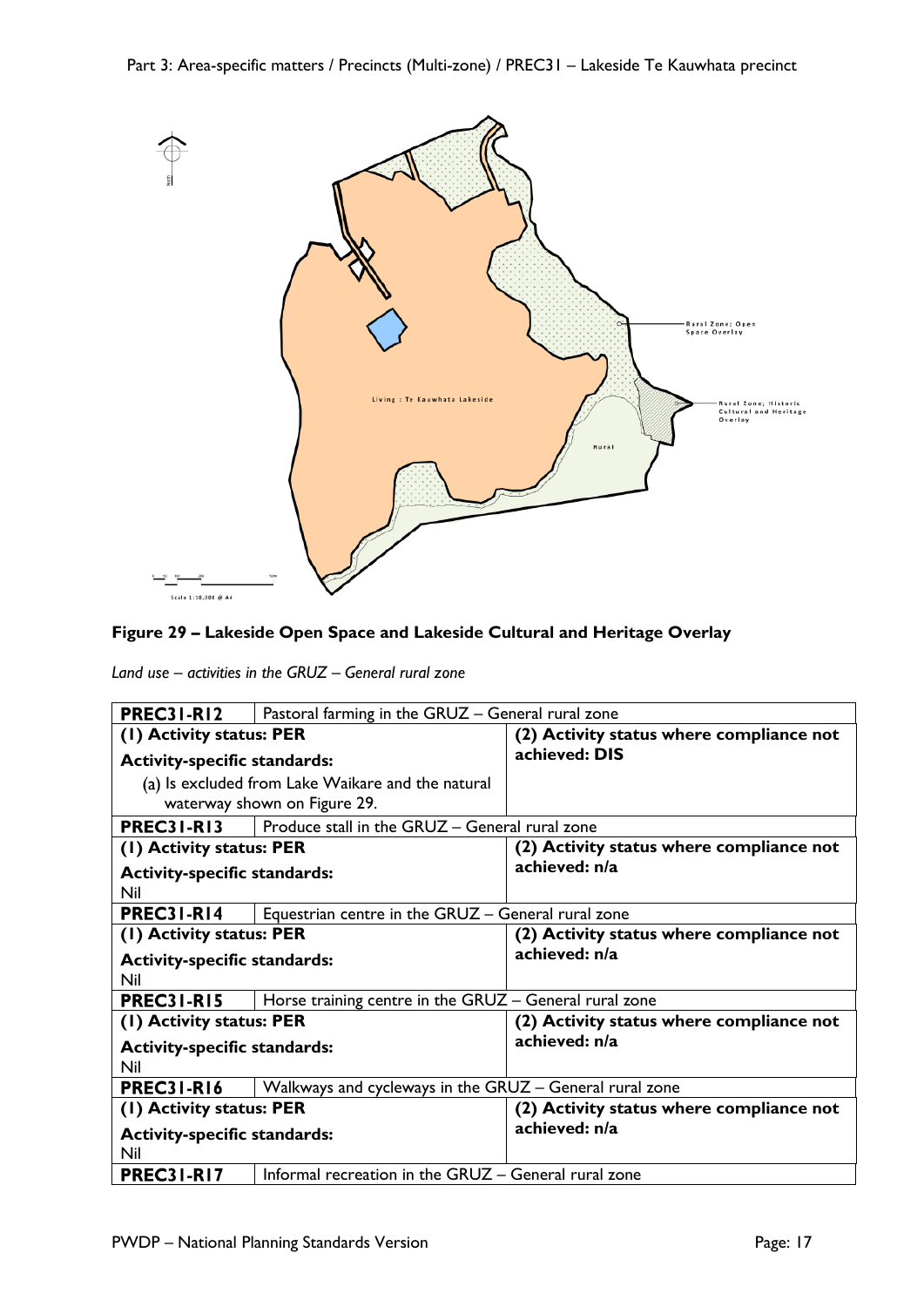| (1) Activity status: PER                           |                                                               | (2) Activity status where compliance not                                         |
|----------------------------------------------------|---------------------------------------------------------------|----------------------------------------------------------------------------------|
| <b>Activity-specific standards:</b>                |                                                               | achieved: n/a                                                                    |
| Nil                                                |                                                               |                                                                                  |
| <b>PREC31-R18</b>                                  | Active recreation in the GRUZ - General rural zone            |                                                                                  |
| (1) Activity status: PER                           |                                                               | (2) Activity status where compliance not                                         |
| <b>Activity-specific standards:</b>                |                                                               | achieved: n/a                                                                    |
| Nil                                                |                                                               |                                                                                  |
| <b>PREC31-R19</b>                                  | Information signage in the GRUZ - General rural zone          |                                                                                  |
| (1) Activity status: PER                           |                                                               | (2) Activity status where compliance not                                         |
| <b>Activity-specific standards:</b>                |                                                               | achieved: n/a                                                                    |
| Nil                                                |                                                               |                                                                                  |
| <b>PREC31-R20</b>                                  | Public art in the GRUZ - General rural zone                   | (2) Activity status where compliance not                                         |
| (1) Activity status: PER                           |                                                               | achieved: n/a                                                                    |
| <b>Activity-specific standards:</b><br>Nil         |                                                               |                                                                                  |
| <b>PREC31-R21</b>                                  | Planting and landscaping in the GRUZ - General rural zone     |                                                                                  |
| (1) Activity status: PER                           |                                                               | (2) Activity status where compliance not                                         |
|                                                    |                                                               | achieved: n/a                                                                    |
| <b>Activity-specific standards:</b><br>Nil         |                                                               |                                                                                  |
| <b>PREC31-R22</b>                                  |                                                               | Gardens, landscaping and planting including communal areas in the GRUZ - General |
|                                                    | rural zone                                                    |                                                                                  |
| (1) Activity status: PER                           |                                                               | (2) Activity status where compliance not                                         |
| <b>Activity-specific standards:</b>                |                                                               | achieved: n/a                                                                    |
| Nil                                                |                                                               |                                                                                  |
| <b>PREC31-R23</b>                                  | Shelters in the GRUZ - General rural zone                     |                                                                                  |
| (1) Activity status: PER                           |                                                               | (2) Activity status where compliance not                                         |
| <b>Activity-specific standards:</b>                |                                                               | achieved: DIS                                                                    |
|                                                    | (a) Not exceeding 4m in height; and                           |                                                                                  |
| (b) 50m <sup>2</sup> gross roof area.              |                                                               |                                                                                  |
| <b>PREC31-R24</b>                                  | Information kiosk in the GRUZ - General rural zone            |                                                                                  |
| (I) Activity status: PER                           |                                                               | (2) Activity status where compliance not                                         |
| <b>Activity-specific standards:</b>                |                                                               | achieved: DIS                                                                    |
|                                                    | (a) Provided it is located within the cultural and            |                                                                                  |
|                                                    | heritage overlay shown on Figure 29.                          |                                                                                  |
| <b>PREC31-R25</b>                                  |                                                               | Structures providing information on culture, history or environment of the Lake  |
|                                                    | Waikare and Te Kauwhata area in the GRUZ - General rural zone |                                                                                  |
| (1) Activity status: PER                           |                                                               | (2) Activity status where compliance not                                         |
| <b>Activity-specific standards:</b>                |                                                               | achieved: DIS                                                                    |
| (a) Provided it is located within the cultural and |                                                               |                                                                                  |
| heritage overlay shown on Figure 29.               |                                                               |                                                                                  |
| <b>PREC31-R26</b>                                  |                                                               | Memorials recognising the culture and history of the Lake Waikare and Te         |
| Kauwhata area in the GRUZ - General rural zone     |                                                               |                                                                                  |
| (1) Activity status: PER                           |                                                               | (2) Activity status where compliance not                                         |
| <b>Activity-specific standards:</b>                |                                                               | achieved: DIS                                                                    |
| (a) Provided it is located within the cultural and |                                                               |                                                                                  |
|                                                    | heritage overlay shown on Figure 29.                          |                                                                                  |
| <b>PREC31-R27</b>                                  |                                                               | A Comprehensive Land Development Consent in the GRUZ - General rural zone        |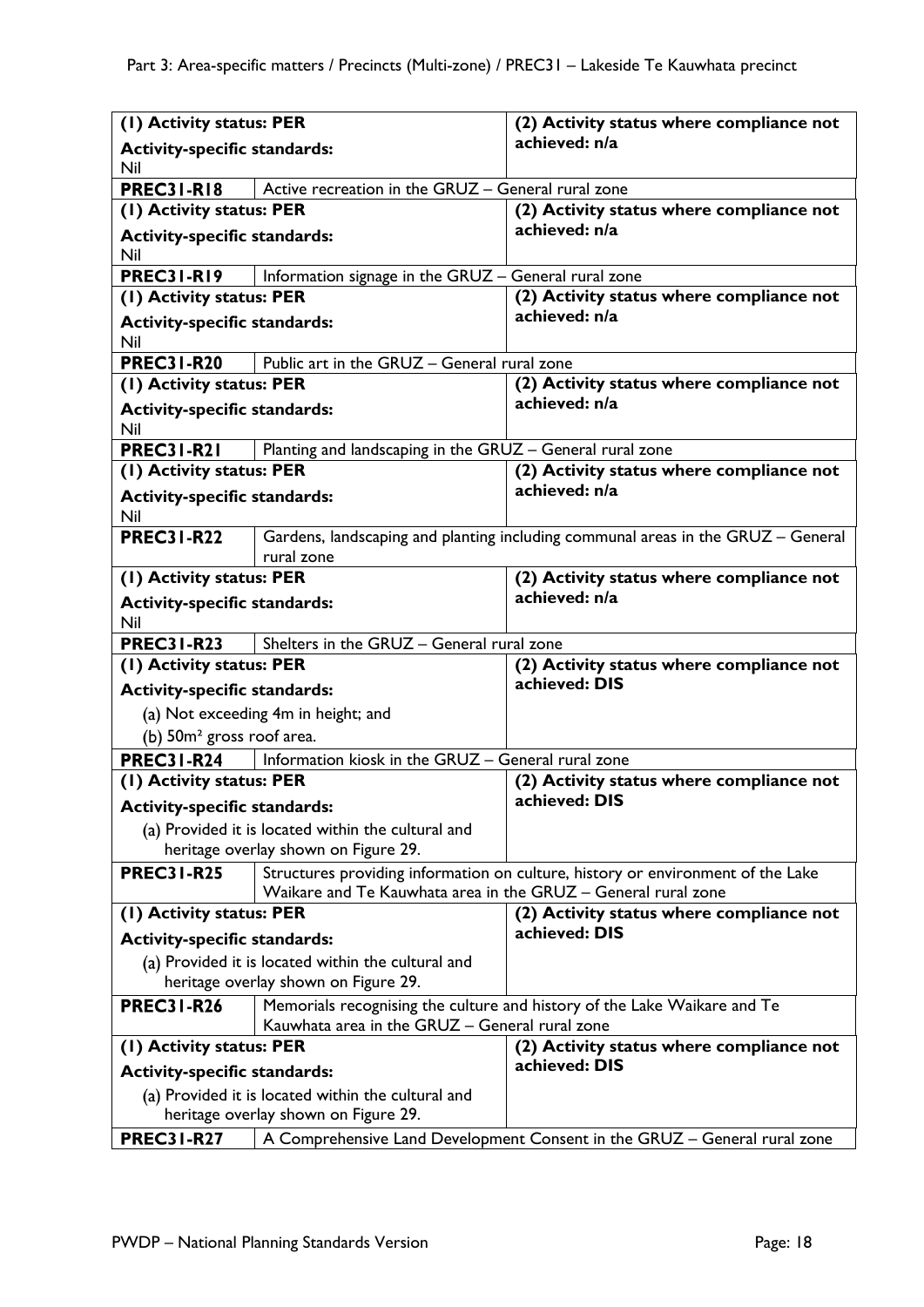| (1) Activity status: RDIS                                                                                                                                                                                                                                           | (2) Activity status where compliance not |
|---------------------------------------------------------------------------------------------------------------------------------------------------------------------------------------------------------------------------------------------------------------------|------------------------------------------|
| <b>Activity-specific standards:</b>                                                                                                                                                                                                                                 | achieved: DIS                            |
| (a) A Comprehensive Land Development Consent<br>that meets all of the following standards:                                                                                                                                                                          |                                          |
| (i) Is in accordance with the:                                                                                                                                                                                                                                      |                                          |
| (1) The Te Kauwhata Lakeside Precinct<br>Plan in Figure 26;                                                                                                                                                                                                         |                                          |
| (2) The roading network, walkways and<br>cycle ways shown on Precinct Plan in<br>Figure 27; and                                                                                                                                                                     |                                          |
| (3) The open space shown on Precinct<br>Plan in Figure 28 as set out in the<br>precinct parameters below; and                                                                                                                                                       |                                          |
| (ii) A Comprehensive Land Development<br>Consent is in accordance with the Lakeside<br>Precinct Plans identified below if:                                                                                                                                          |                                          |
| (1) Primary roads are within 50m of the<br>location shown on Precinct Plan in<br>Figure 27; and                                                                                                                                                                     |                                          |
| (2) Bus route is either on the alignment<br>shown on Precinct Plan in Figure 27<br>or a continuous alignment that                                                                                                                                                   |                                          |
| achieves the same circulation; and<br>(3) Subject to E below, the indicative                                                                                                                                                                                        |                                          |
| walkways/cycle ways are within 100m<br>of the location shown on Precinct<br>Plan in Figure 27 provided that<br>connections are retained between the<br>Lakeside Walkway and the residential                                                                         |                                          |
| development; and<br>(4) Subject to E below, the Lakeside<br>Walkway is within 30m of the location<br>shown on Precinct Plan in Figure 27;                                                                                                                           |                                          |
| and                                                                                                                                                                                                                                                                 |                                          |
| (5) Any walkway/cycle way or the<br>Lakeside Walkway that needs to be<br>aligned so as to avoid an area of<br>infested alligator weed as identified<br>within in alligator weed management<br>plan may be relocated from the<br>alignment shown in Figure 27 to the |                                          |
| extent necessary to avoid the infested<br>area.                                                                                                                                                                                                                     |                                          |
| (iii) A Comprehensive Land Development<br>Consent can relate to the entire Te<br>Kauwhata Lakeside Precinct Plan Area, or<br>may be for an individual stage or stages                                                                                               |                                          |
| beyond the LCZ - Local centre zone and<br>GRZ - General residential zone, provided<br>that an individual stage is 5ha or more.                                                                                                                                      |                                          |
| (iv) Applications for approval of a<br>Comprehensive Land Development Consent                                                                                                                                                                                       |                                          |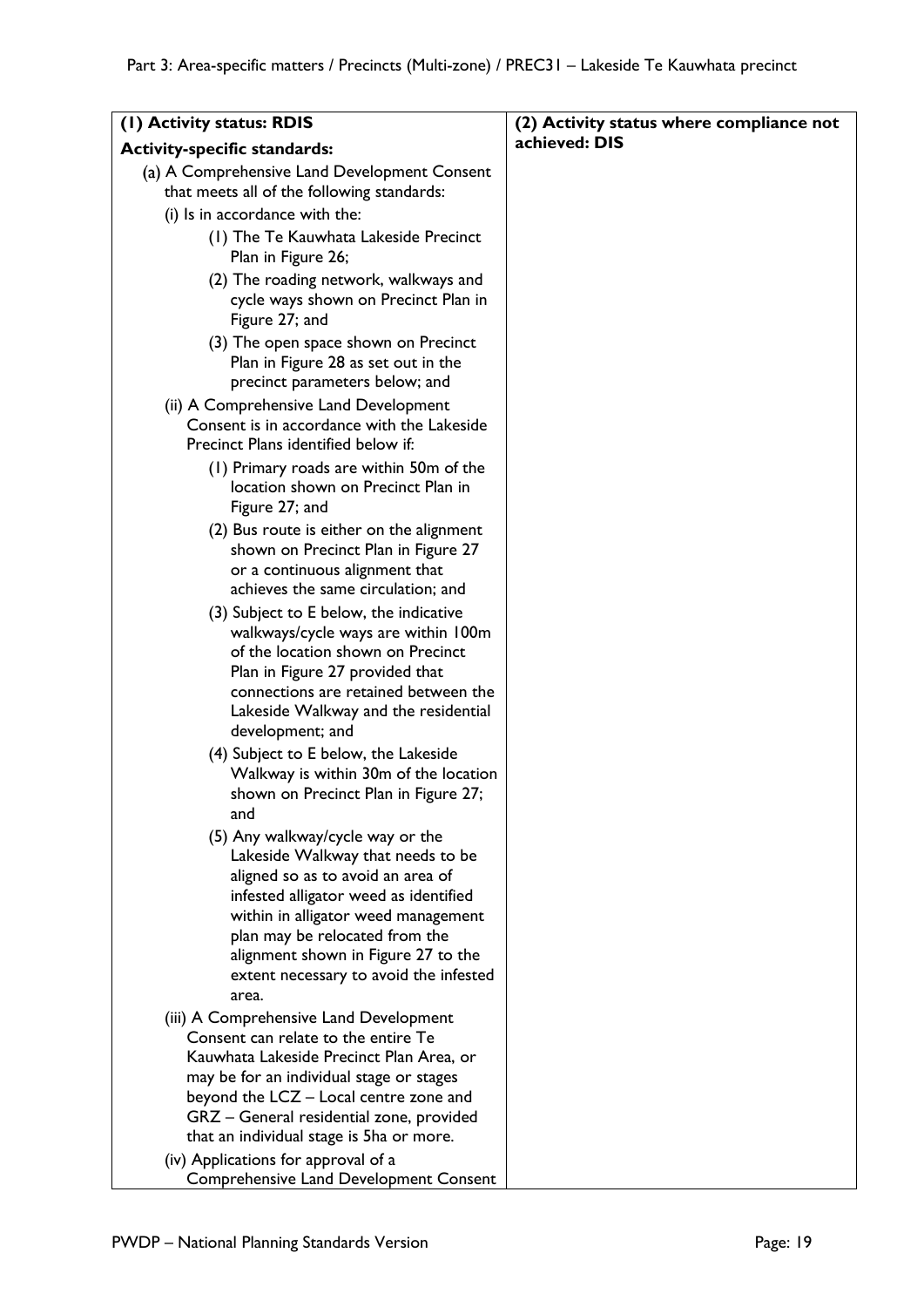|                                                 | considered without public notification and               |                                                                                          |
|-------------------------------------------------|----------------------------------------------------------|------------------------------------------------------------------------------------------|
|                                                 | without the need to serve notice on or                   |                                                                                          |
|                                                 | obtain the written approval of any affected              |                                                                                          |
| persons.                                        |                                                          |                                                                                          |
|                                                 |                                                          |                                                                                          |
|                                                 | (v) LDC approval does not constitute                     |                                                                                          |
|                                                 | authorization by the Waikato District                    |                                                                                          |
|                                                 | Council as road controlling authority in                 |                                                                                          |
|                                                 | terms of Section 357 of the Local                        |                                                                                          |
|                                                 | Government Act 1974. Written                             |                                                                                          |
|                                                 | authorisation is required from the Waikato               |                                                                                          |
|                                                 | District Council prior to any works                      |                                                                                          |
|                                                 | commencing that affect public roads.                     |                                                                                          |
|                                                 |                                                          |                                                                                          |
|                                                 | Council's discretion is restricted to the                |                                                                                          |
| following:                                      |                                                          |                                                                                          |
|                                                 |                                                          |                                                                                          |
|                                                 | (a) Consistency with the Te Kauwhata Lakeside            |                                                                                          |
|                                                 | Precinct Plans in Figure 26, Figure 27 and Figure        |                                                                                          |
| 28;                                             |                                                          |                                                                                          |
|                                                 | (b) Managing the effects of wastewater and               |                                                                                          |
| stormwater;                                     |                                                          |                                                                                          |
|                                                 | (c) Roading network and compliance with a                |                                                                                          |
|                                                 | Council-approved roading standard;                       |                                                                                          |
|                                                 |                                                          |                                                                                          |
|                                                 | (d) Provision and location of existing and future        |                                                                                          |
|                                                 | utilities and connections;                               |                                                                                          |
| (e) Location of roads and their connections;    |                                                          |                                                                                          |
| (f) Protection, restoration or enhancement of   |                                                          |                                                                                          |
| ecological features;                            |                                                          |                                                                                          |
| (g) Provision of open space, including linkages |                                                          |                                                                                          |
|                                                 | between residential areas, open space and Lake           |                                                                                          |
| Waikare;                                        |                                                          |                                                                                          |
|                                                 |                                                          |                                                                                          |
|                                                 | (h) Effects of natural hazards (including flooding),     |                                                                                          |
|                                                 | geotechnical suitability and land contamination;         |                                                                                          |
| and                                             |                                                          |                                                                                          |
|                                                 | (i) Provision of the historic iwi overlay area shown     |                                                                                          |
|                                                 | on Precinct Plan in Figure 28.                           |                                                                                          |
| <b>PREC31-R28</b>                               | An educational facility in the GRUZ - General rural zone |                                                                                          |
| (I) Activity status: DIS                        |                                                          |                                                                                          |
| <b>Activity-specific standards:</b>             |                                                          |                                                                                          |
| Nil                                             |                                                          |                                                                                          |
|                                                 |                                                          |                                                                                          |
| <b>PREC31-R29</b>                               | Construction of a building located on an indicative road |                                                                                          |
| (1) Activity status: NC                         |                                                          |                                                                                          |
| <b>PREC31-R30</b>                               |                                                          | Any activity that is not listed as permitted, restricted discretionary, discretionary or |
|                                                 | non-complying                                            |                                                                                          |
| (1) Activity status: NC                         |                                                          |                                                                                          |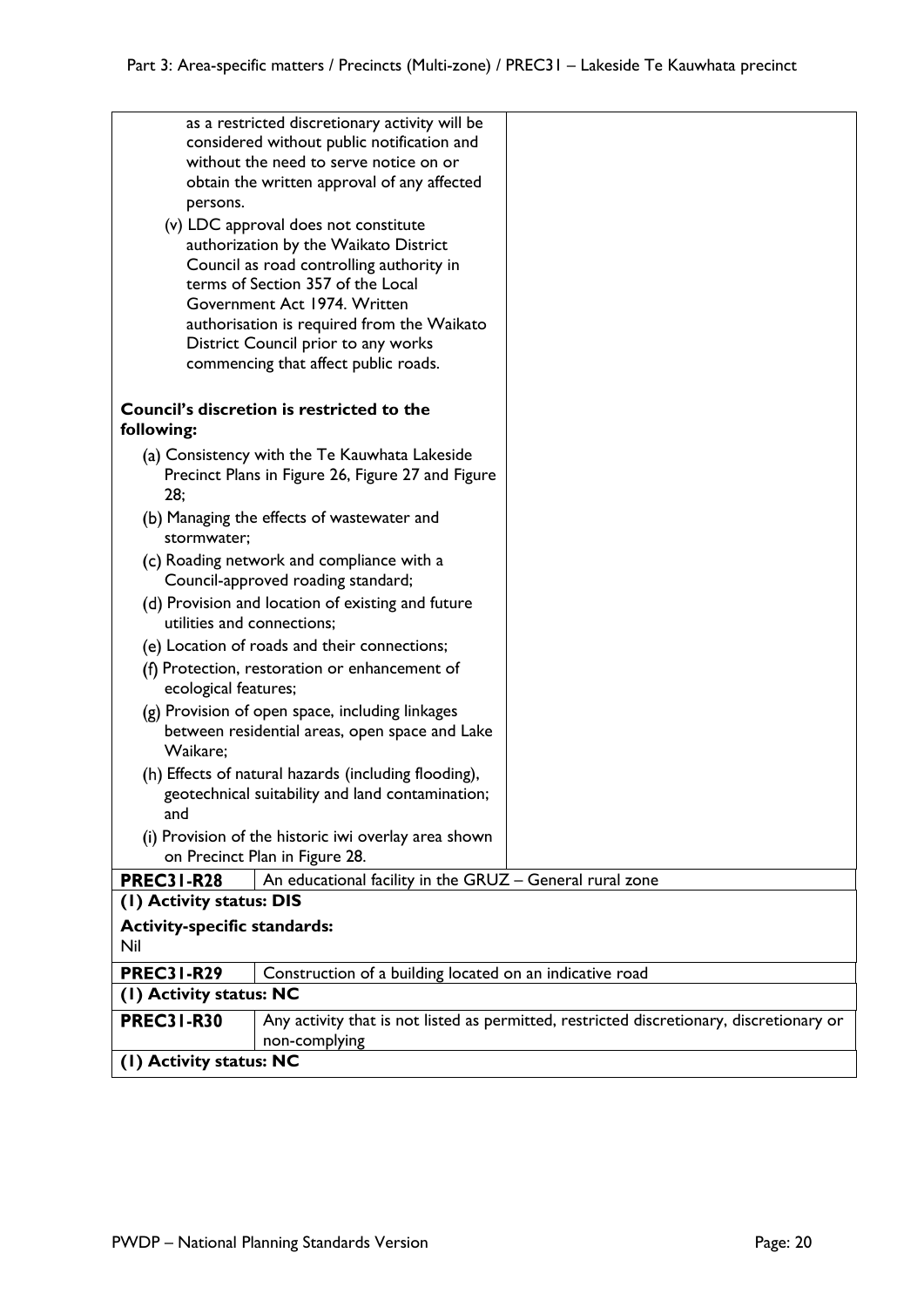*Land use – activities in the LCZ – Local centre zone*

| Comprehensive land development consent in the LCZ - Local centre zone<br>(2) Activity status: DIS<br>(a) A CLDC that does not comply with Rule<br>PREC31-R31(1) and meets all of the<br>following standards:<br>(i) Primary roads are within 50m-100m of<br>the location shown on Precinct Plan in<br>Figure 27; and<br>(ii) Bus route is either on the alignment<br>shown on Precinct Plan in Figure 27<br>or a continuous alignment that<br>achieves the same circulation; and<br>(iii) Indicative areas of open space are<br>within 200-400m of the location<br>shown on Precinct Plan in Figure 28.<br>(3) Activity Status: NC<br><b>Where:</b><br>(a) A CLDC that does not meet the |
|------------------------------------------------------------------------------------------------------------------------------------------------------------------------------------------------------------------------------------------------------------------------------------------------------------------------------------------------------------------------------------------------------------------------------------------------------------------------------------------------------------------------------------------------------------------------------------------------------------------------------------------------------------------------------------------|
|                                                                                                                                                                                                                                                                                                                                                                                                                                                                                                                                                                                                                                                                                          |
|                                                                                                                                                                                                                                                                                                                                                                                                                                                                                                                                                                                                                                                                                          |
|                                                                                                                                                                                                                                                                                                                                                                                                                                                                                                                                                                                                                                                                                          |
|                                                                                                                                                                                                                                                                                                                                                                                                                                                                                                                                                                                                                                                                                          |
|                                                                                                                                                                                                                                                                                                                                                                                                                                                                                                                                                                                                                                                                                          |
|                                                                                                                                                                                                                                                                                                                                                                                                                                                                                                                                                                                                                                                                                          |
|                                                                                                                                                                                                                                                                                                                                                                                                                                                                                                                                                                                                                                                                                          |
|                                                                                                                                                                                                                                                                                                                                                                                                                                                                                                                                                                                                                                                                                          |
| requirements of Rule PREC31-R31(1)(c)                                                                                                                                                                                                                                                                                                                                                                                                                                                                                                                                                                                                                                                    |
| relating to Infrastructure requirements.<br>(4) Activity status: NC                                                                                                                                                                                                                                                                                                                                                                                                                                                                                                                                                                                                                      |
| <b>Where:</b>                                                                                                                                                                                                                                                                                                                                                                                                                                                                                                                                                                                                                                                                            |
| (a) A CLDC that does not meet the                                                                                                                                                                                                                                                                                                                                                                                                                                                                                                                                                                                                                                                        |
| standards for a discretionary activity<br>outlined in Rule PREC31-R31(2)                                                                                                                                                                                                                                                                                                                                                                                                                                                                                                                                                                                                                 |
|                                                                                                                                                                                                                                                                                                                                                                                                                                                                                                                                                                                                                                                                                          |
|                                                                                                                                                                                                                                                                                                                                                                                                                                                                                                                                                                                                                                                                                          |
|                                                                                                                                                                                                                                                                                                                                                                                                                                                                                                                                                                                                                                                                                          |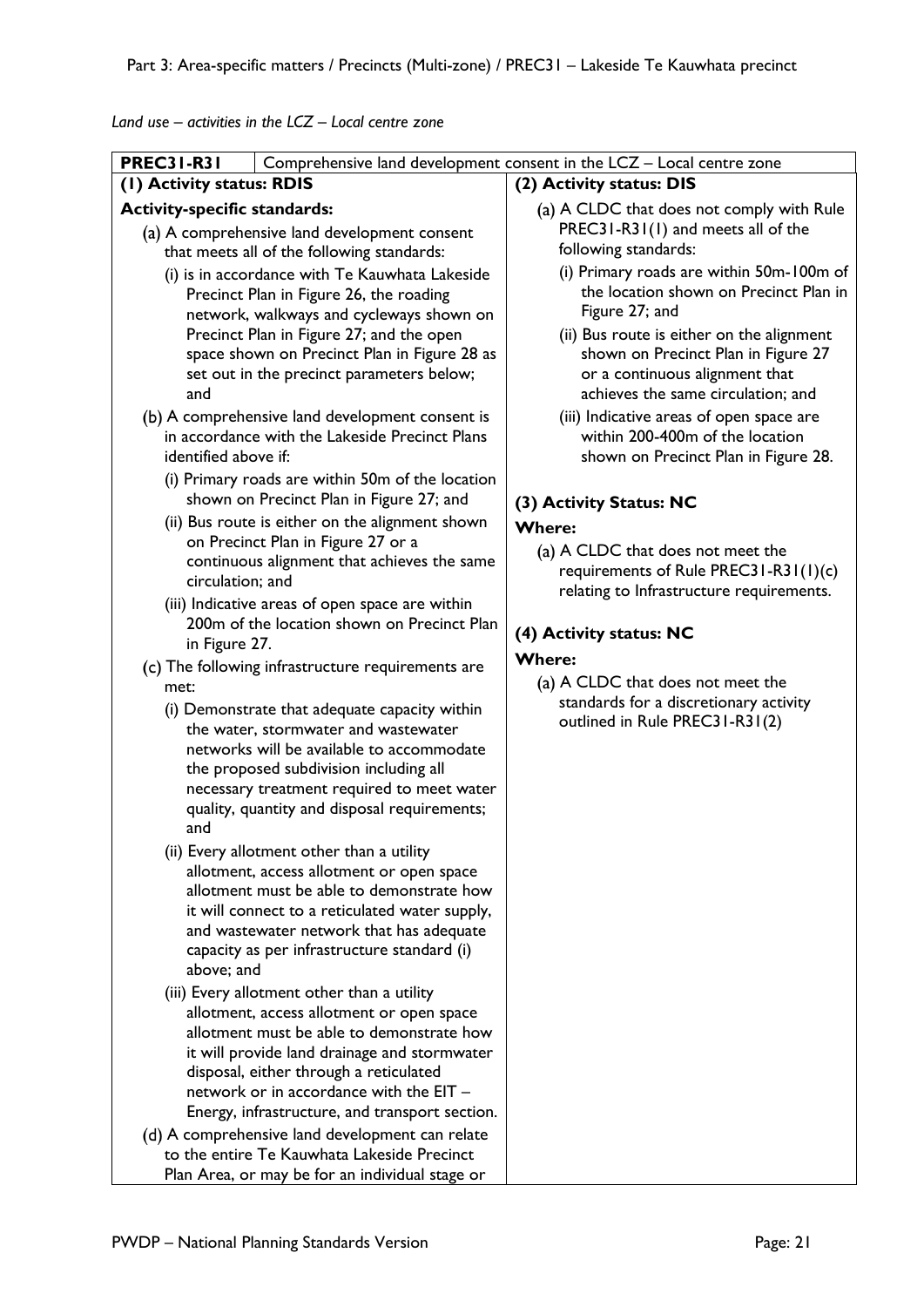| stages beyond the LCZ - Local centre zone,<br>provided that an individual stage is 5ha or more.                                                                                                                                                                                                                          |  |
|--------------------------------------------------------------------------------------------------------------------------------------------------------------------------------------------------------------------------------------------------------------------------------------------------------------------------|--|
| (e) Applications for approval of a comprehensive<br>land development as a restricted discretionary<br>activity will be considered without public<br>notification and without the need to serve<br>notice on or obtain the written approval of any<br>affected persons.                                                   |  |
| (f) LDC approval does not constitute authorisation<br>by the Waikato District Council as road<br>controlling authority in terms of Section 357 of<br>the Local Government Act 1974. Written<br>authorisation is required from the Waikato<br>District Council prior to any works<br>commencing that affect public roads. |  |
| <b>Council's discretion is reserved over:</b>                                                                                                                                                                                                                                                                            |  |
| (g) Consistency with the Te Kauwhata Lakeside<br>Precinct Plans in in Figure 26, in Figure 27 and<br>in Figure 28;                                                                                                                                                                                                       |  |
| (h) Managing the effects of wastewater and<br>stormwater:                                                                                                                                                                                                                                                                |  |
| (i) Roading network and compliance with a<br>Council- approved roading standard;                                                                                                                                                                                                                                         |  |
| (j) Provision and location of existing and future<br>utilities and connections;                                                                                                                                                                                                                                          |  |
| (k) Location of roads and their connections;                                                                                                                                                                                                                                                                             |  |
| (I) Provision of open space, including linkages<br>between residential areas, open space and Lake<br>Waikare;                                                                                                                                                                                                            |  |
| (m) Effects of natural hazards (including flooding),<br>geotechnical suitability and land contamination.                                                                                                                                                                                                                 |  |

*Land use – buildings in the LCZ – Local centre zone*

| <b>PREC31-S15</b>                                                                               | Height in relation to boundary in the LCZ – Local centre zone |                                                                     |
|-------------------------------------------------------------------------------------------------|---------------------------------------------------------------|---------------------------------------------------------------------|
| (1) Activity status: PER                                                                        |                                                               | (2) Activity status where compliance not                            |
| <b>Activity-specific standards:</b>                                                             |                                                               | achieved: RDIS                                                      |
| (a) Any building or structure shall not protrude<br>through a height control plane rising at an |                                                               | <b>Council's discretion is limited to the</b><br>following matters: |
| angle of 45 degrees commencing at an                                                            |                                                               | (a) Height of building;                                             |
| elevation of 3.5m above ground level at every                                                   |                                                               | (b) Design and location of the building;                            |
| point of the site boundary where it adjoins a                                                   |                                                               | (c) Level of shading on an adjoining site;                          |
| GRZ - General residential zone.                                                                 |                                                               | (d) Privacy on other site;                                          |
|                                                                                                 |                                                               | (e) Amenity values of the locality.                                 |
| <b>PREC31-S16</b>                                                                               | Gross floor area in the LCZ - Local centre zone               |                                                                     |
| (1) Activity status: PER                                                                        |                                                               | (2) Activity status where compliance not                            |
| <b>Activity-specific standards:</b>                                                             |                                                               | achieved: RDIS                                                      |
|                                                                                                 |                                                               | <b>Council's discretion is limited to the</b><br>following matters: |